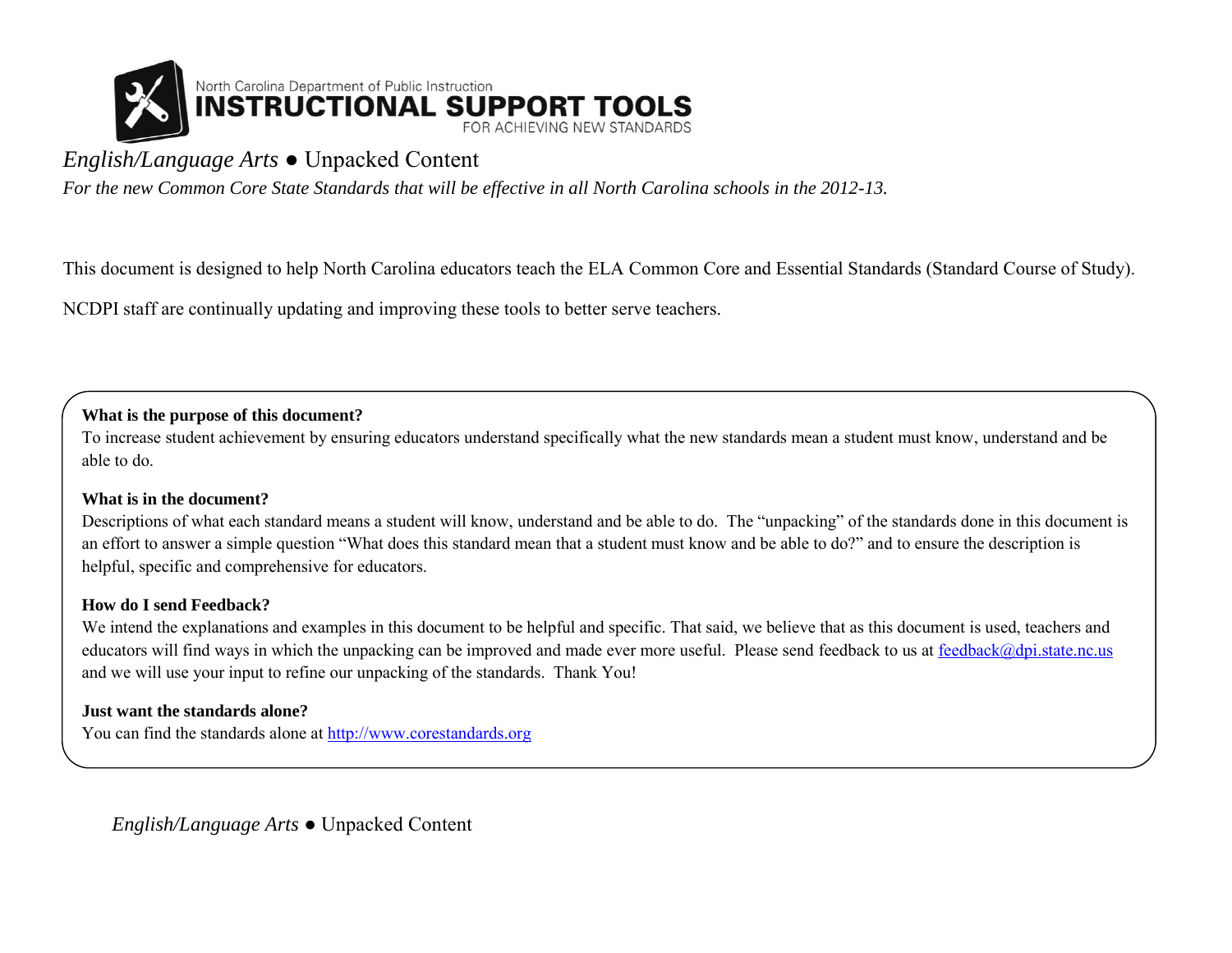| <b>CCR ANCHOR STANDARD</b>                                                                                                                                                                                                                            | <b>CCSS STANDARD</b>                                                                                                                                                                                                                                                                   | <b>UNPACKING</b>                                                                                                                                                                                                                                                                                                                                                                                                                                                                                                                                                                                                                                                                                                                                                                                         |
|-------------------------------------------------------------------------------------------------------------------------------------------------------------------------------------------------------------------------------------------------------|----------------------------------------------------------------------------------------------------------------------------------------------------------------------------------------------------------------------------------------------------------------------------------------|----------------------------------------------------------------------------------------------------------------------------------------------------------------------------------------------------------------------------------------------------------------------------------------------------------------------------------------------------------------------------------------------------------------------------------------------------------------------------------------------------------------------------------------------------------------------------------------------------------------------------------------------------------------------------------------------------------------------------------------------------------------------------------------------------------|
| <b>College and Career Readiness Anchor</b>                                                                                                                                                                                                            | <b>Reading Literature</b>                                                                                                                                                                                                                                                              |                                                                                                                                                                                                                                                                                                                                                                                                                                                                                                                                                                                                                                                                                                                                                                                                          |
| <b>Standards for Reading</b>                                                                                                                                                                                                                          |                                                                                                                                                                                                                                                                                        |                                                                                                                                                                                                                                                                                                                                                                                                                                                                                                                                                                                                                                                                                                                                                                                                          |
|                                                                                                                                                                                                                                                       | <b>Key Ideas and Details</b>                                                                                                                                                                                                                                                           |                                                                                                                                                                                                                                                                                                                                                                                                                                                                                                                                                                                                                                                                                                                                                                                                          |
| 1. Read closely to determine what the text<br>says explicitly and to make logical<br>inferences from it; cite specific textual<br>evidence when writing or speaking to<br>support conclusions drawn from the text.                                    | 1. Cite several pieces of textual evidence to<br>support analysis of what the text says<br>explicitly as well as inferences drawn from<br>the text.                                                                                                                                    | Seventh grade students develop the ability<br>to gather more than one piece of evidence<br>to support their thinking about the texts<br>they read. Students need to be able to find<br>pieces of relevant evidence that not only                                                                                                                                                                                                                                                                                                                                                                                                                                                                                                                                                                         |
| 2. Determine central ideas or themes of a<br>text and analyze their development;<br>summarize the key supporting details and<br>ideas.<br>3. Analyze how and why individuals,<br>events, and ideas develop and interact over<br>the course of a text. | 2. Determine a theme or central idea of a<br>text and analyze its development over the<br>course of the text; provide an objective<br>summary of the text.<br>3. Analyze how particular elements of a<br>story or drama interact (e.g., how setting<br>shapes the characters or plot). | support their thinking, but are linked<br>together to a common idea or conclusion.<br>To do this work, students need<br>practice in locating, evaluating, and<br>categorizing evidence and linking this<br>evidence to conclusions or claims they<br>have made about the text. At this level,<br>seventh grade students continue to make<br>inferences and draw conclusions based<br>upon the relationship between the support<br>(key details) they find in the text and the<br>background information they bring to the<br>reading. Seventh grade students take notice<br>of the author's use of coherent language to<br>build relationships between ideas and<br>evidence in a text. They can use partner,<br>small group and whole class discussion as<br>well as note-taking and graphic organizers |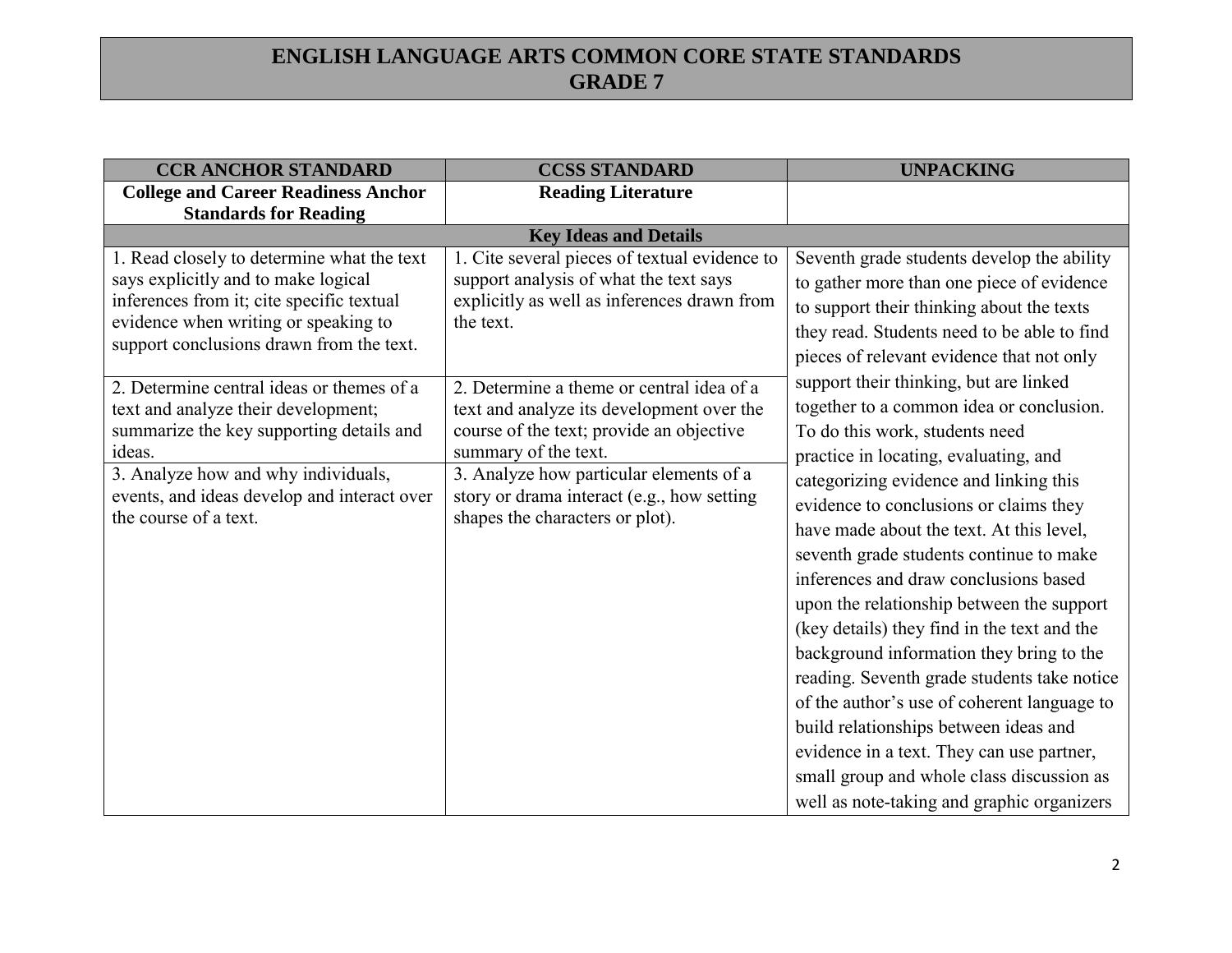|  | to clarify their thinking about the<br>development of the author's theme over<br>time within a text.<br>Seventh grade students read the text<br>closely to analyze the impact specific<br>story elements have on the text. For<br>example, they may think of how the plot<br>and setting affect the actions/choices of the<br>characters. To do so, students will<br>need to read across various genres (widely<br>and deeply) and use a comparison tool<br>(graphic organizer) to take note of the<br>relationships. |
|--|-----------------------------------------------------------------------------------------------------------------------------------------------------------------------------------------------------------------------------------------------------------------------------------------------------------------------------------------------------------------------------------------------------------------------------------------------------------------------------------------------------------------------|
|--|-----------------------------------------------------------------------------------------------------------------------------------------------------------------------------------------------------------------------------------------------------------------------------------------------------------------------------------------------------------------------------------------------------------------------------------------------------------------------------------------------------------------------|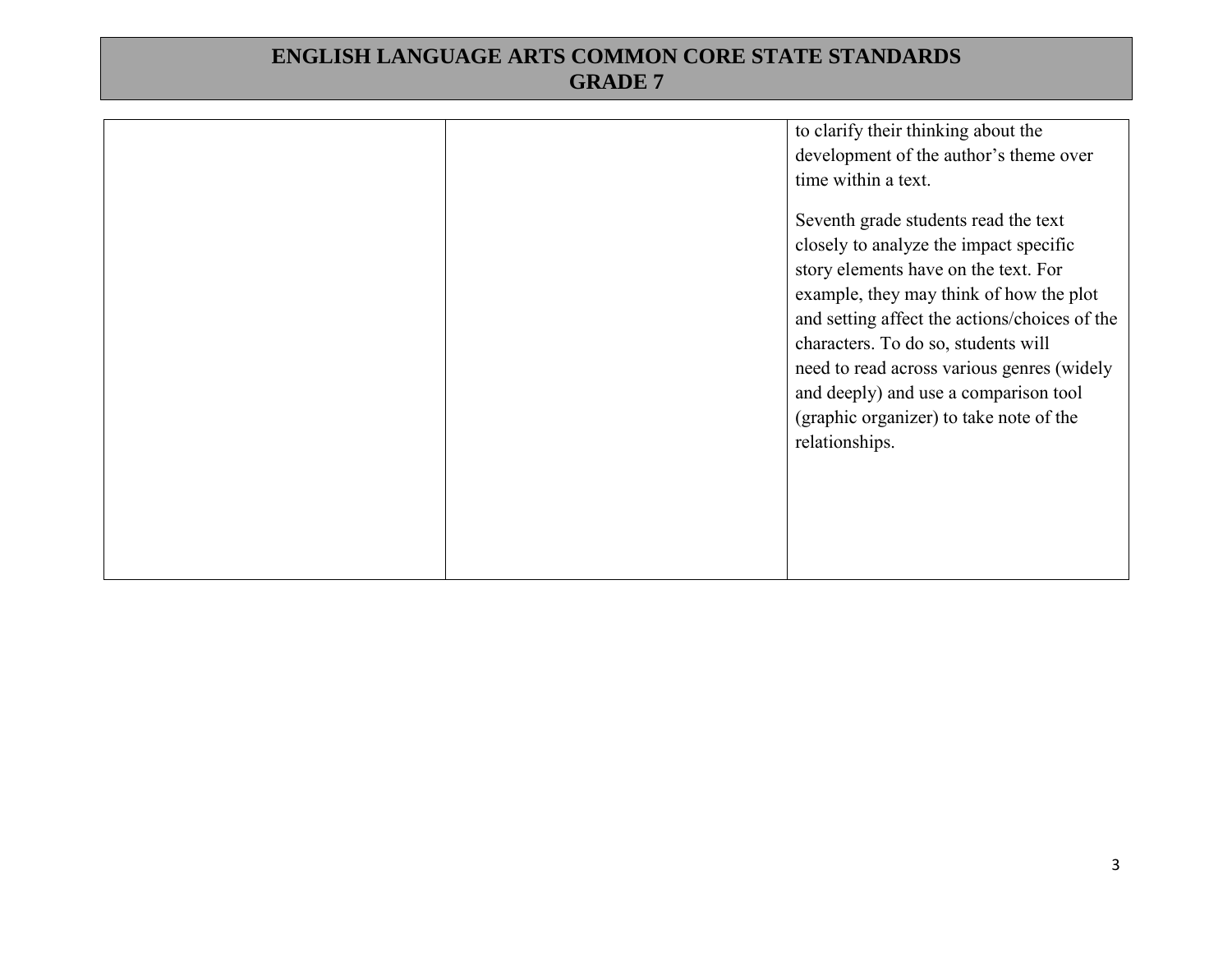| <b>CCR Anchor Standard</b>                    | <b>CCSS Standard</b>                          | <b>Unpacking</b>                               |
|-----------------------------------------------|-----------------------------------------------|------------------------------------------------|
| <b>College and Career Readiness Anchor</b>    | <b>Reading Literature</b>                     |                                                |
| <b>Standards for Reading</b>                  |                                               |                                                |
|                                               | <b>Craft and Structure</b>                    |                                                |
| 4. Interpret words and phrases as they are    | 4. Determine the meaning of words and         | Seventh grade students strengthen their        |
| used in a text, including determining         | phrases as they are used in a text, including | ability to understand the meaning of an        |
| technical, connotative, and figurative        | figurative and connotative meanings;          | author's words. Teachers may instruct          |
| meanings, and analyze how specific word       | analyze the impact of rhymes and other        | students to use their knowledge of word        |
| choices shape meaning or tone.                | repetitions of sounds (e.g., alliteration) on | parts to determine the meaning of an           |
|                                               | a specific verse or stanza of a poem or       | unknown word and provide strategies for        |
|                                               | section of a story or drama.                  | using context clues. Students will observe     |
| 5. Analyze the structure of texts, including  | 5. Analyze how a drama's or poem's form       | how words and phrases often have deeper        |
| how specific sentences, paragraphs, and       | or structure (e.g., soliloquy, sonnet)        | meanings that require investigation. To do     |
| larger portions of the text (e.g., a section, | contributes to its meaning.                   | this work, students may keep a running list    |
| chapter, scene, or stanza) relate to each     |                                               | of figurative language found in their          |
| other and the whole.                          |                                               | independent reading books with                 |
| 6. Assess how point of view or purpose        | 6. Analyze how an author develops and         | corresponding inferences regarding their       |
| shapes the content and style of a text.       | contrasts the points of view of different     | varied meaning(s). In addition to              |
|                                               | characters or narrators in a text.            | understanding the multilayered meanings        |
|                                               |                                               | of words and phrases, students in seventh      |
|                                               |                                               | grade observe writing techniques the           |
|                                               |                                               | author uses to further add layers of           |
|                                               |                                               | meaning to the text. Students need             |
|                                               |                                               | instruction on how to identify such writing    |
|                                               |                                               | techniques, such as alliteration, in an effort |
|                                               |                                               | to explain the term and construct examples     |
|                                               |                                               | of how the technique is artfully woven         |
|                                               |                                               | into the text. Students then evaluate how      |
|                                               |                                               | the writing technique impacts the work         |
|                                               |                                               | which may require repeated teacher             |
|                                               |                                               | modeling through think-alouds and guided       |
|                                               |                                               | practice.                                      |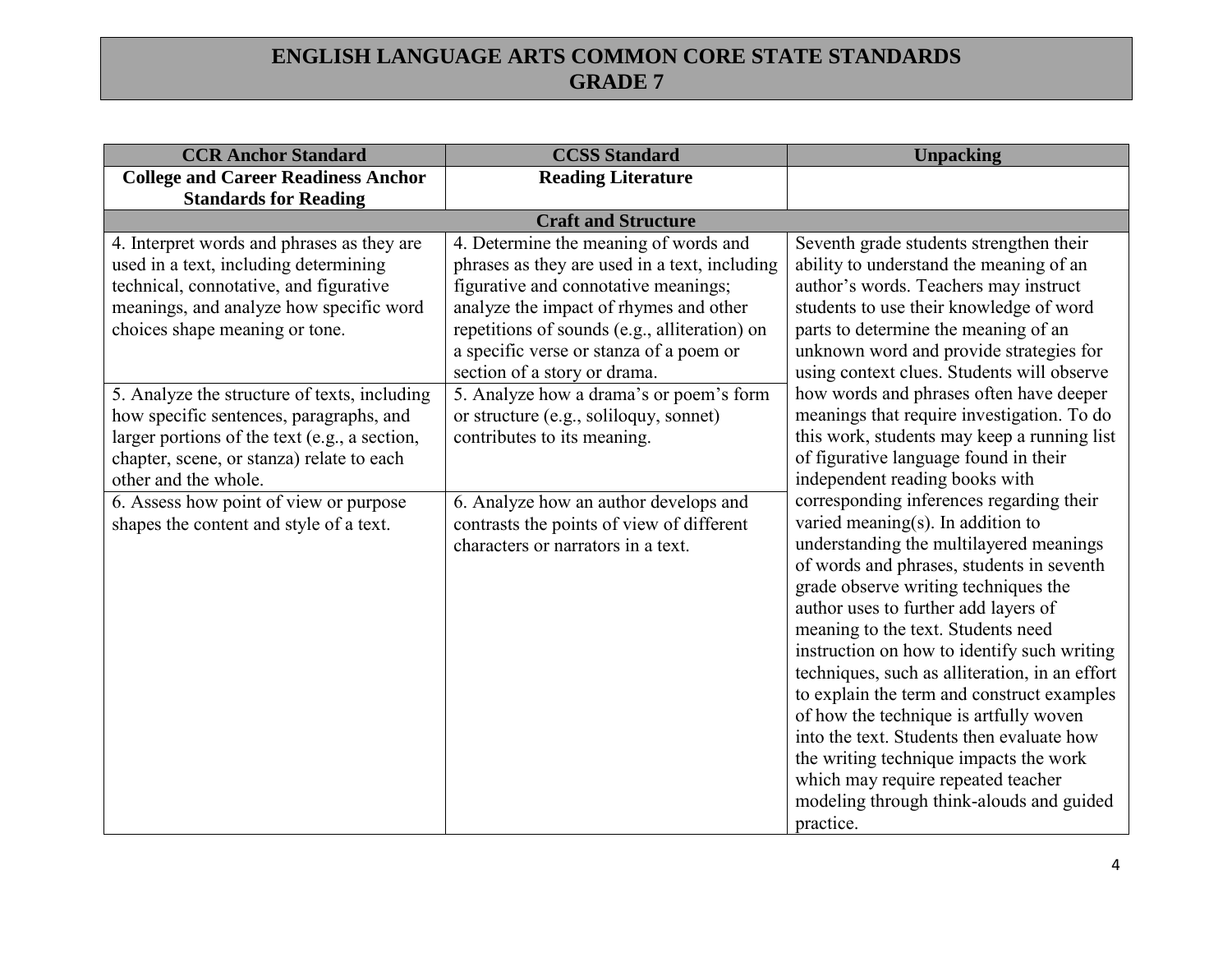|  | Seventh grade students pay attention to<br>writing structures. These structures might<br>be unique to a genre (soliloquies in plays;<br>sonnets in poetry). Students will read<br>literature across various genres and<br>observe how the structure adds to the<br>meaning of the work. To do this<br>work, students must first be able to<br>describe the structure. This may require<br>students to investigate many pieces of<br>writing with the same structure in order to<br>identify their unifying element. Beyond<br>identifying and describing the structure of<br>a written work, students need to<br>explain how the structure adds to the<br>overall meaning of the piece. This requires<br>they use their prior knowledge of a<br>particular structure to draw<br>inferences regarding how it affects the |
|--|-------------------------------------------------------------------------------------------------------------------------------------------------------------------------------------------------------------------------------------------------------------------------------------------------------------------------------------------------------------------------------------------------------------------------------------------------------------------------------------------------------------------------------------------------------------------------------------------------------------------------------------------------------------------------------------------------------------------------------------------------------------------------------------------------------------------------|
|  | writing. Students may need repeated<br>teacher modeling through think-alouds, as                                                                                                                                                                                                                                                                                                                                                                                                                                                                                                                                                                                                                                                                                                                                        |
|  | well as guided practice and guiding<br>questions to help them fully develop this<br>skill.                                                                                                                                                                                                                                                                                                                                                                                                                                                                                                                                                                                                                                                                                                                              |
|  | Seventh grade students observe the<br>viewpoints of characters and how these<br>viewpoints resemble or differ from one<br>another. Students keep track of what<br>characters say, do, and think. To do this<br>work, students may compare and contrast<br>the characters' points-of-view in a Venn                                                                                                                                                                                                                                                                                                                                                                                                                                                                                                                      |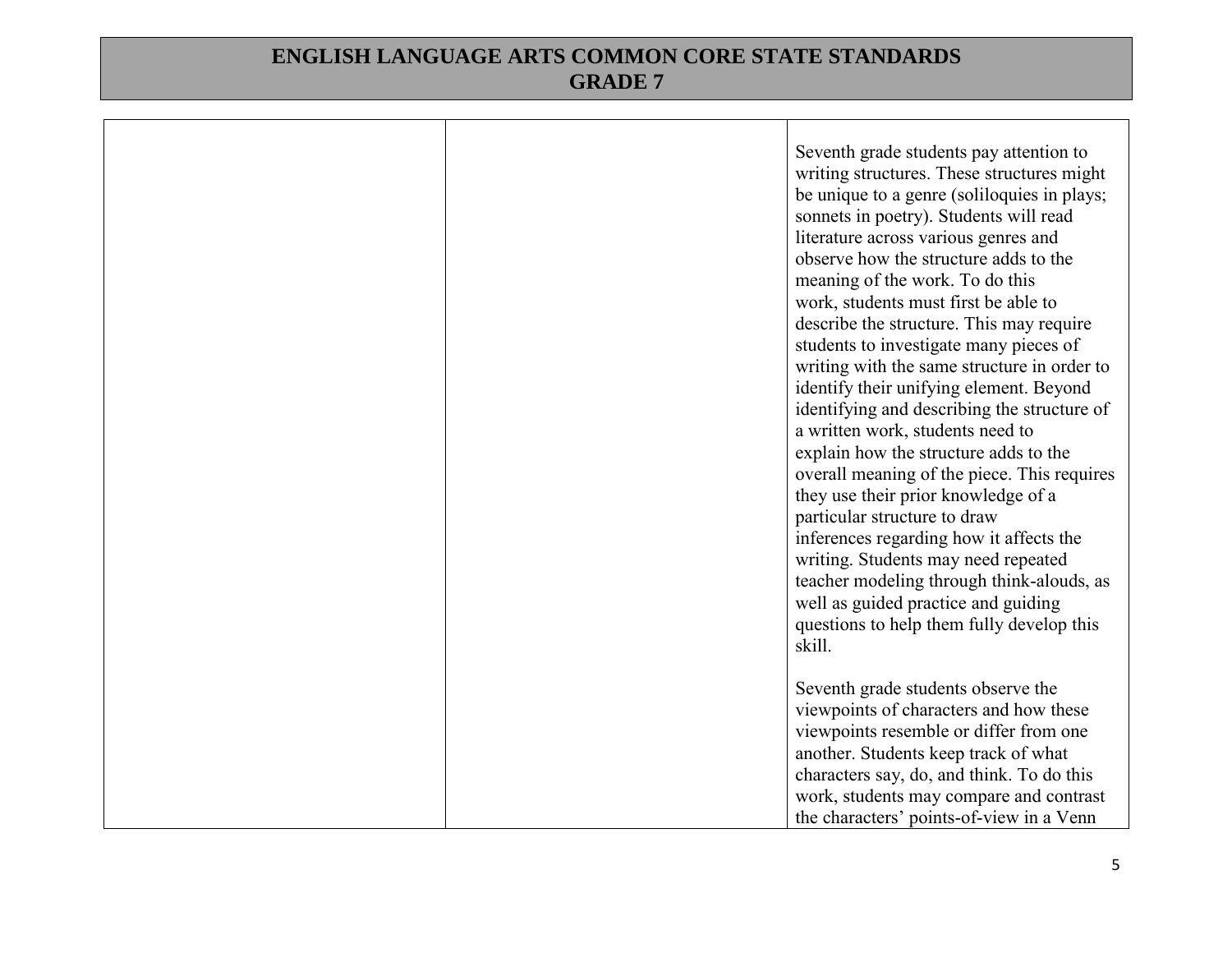|  | Diagram. In doing so, students may be able<br>to trace how the author succeeded in<br>creating and conveying the similar and/or<br>dissimilar characters to the reader. |
|--|-------------------------------------------------------------------------------------------------------------------------------------------------------------------------|
|  |                                                                                                                                                                         |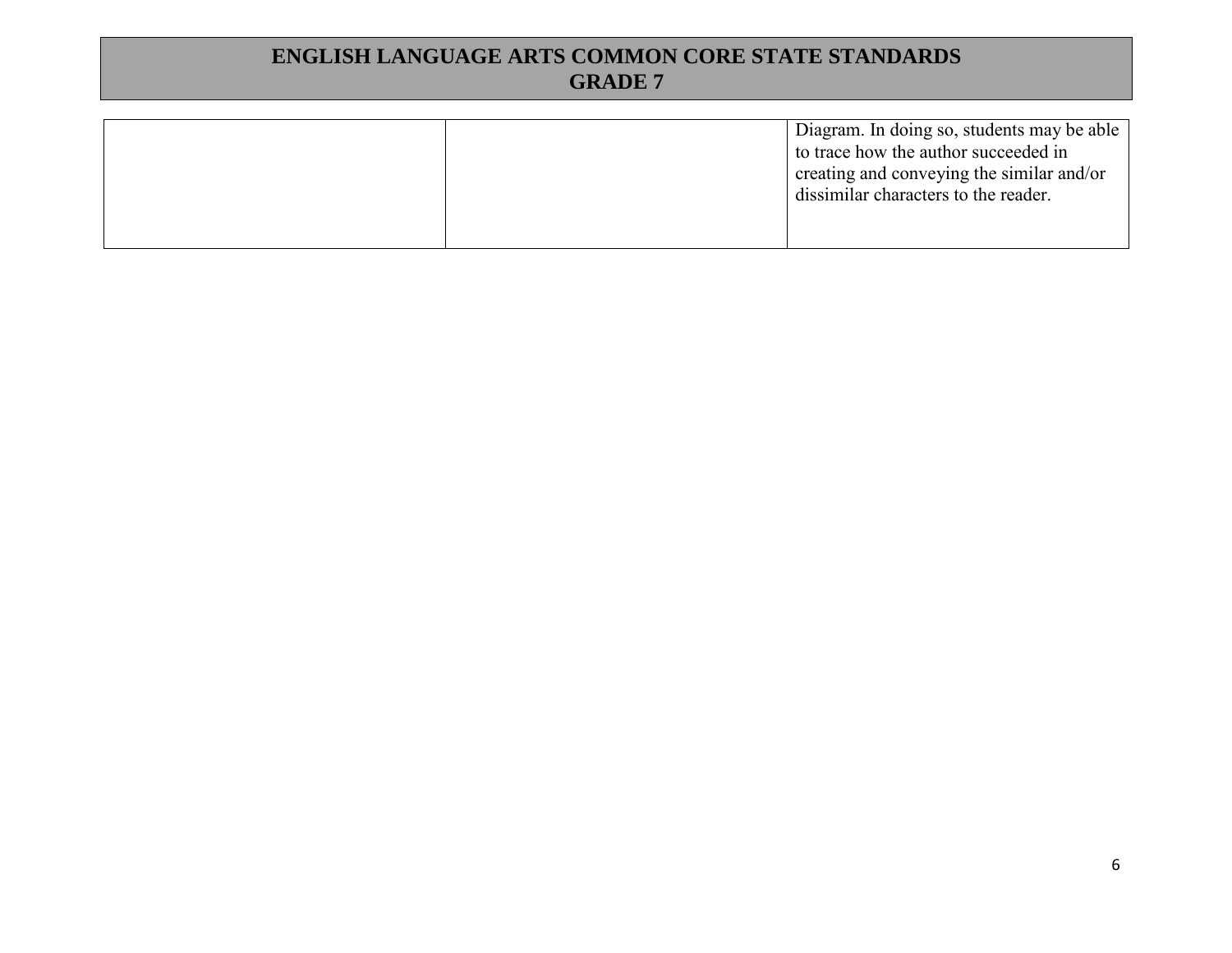| <b>CCR Anchor Standard</b>                                                                                                                                                                                                                                                                                                                                                                                                                                                                  | <b>CCSS Standard</b>                                                                                                                                                                                                                                                                                                                                                                                                                                                                                                                                           | <b>Unpacking</b>                                                                                                                                                                                                                                                                                                                                                                                                                                                                                                                                                                                                                                                                                                                                                                                                                                                                                                                                                                                                             |  |  |
|---------------------------------------------------------------------------------------------------------------------------------------------------------------------------------------------------------------------------------------------------------------------------------------------------------------------------------------------------------------------------------------------------------------------------------------------------------------------------------------------|----------------------------------------------------------------------------------------------------------------------------------------------------------------------------------------------------------------------------------------------------------------------------------------------------------------------------------------------------------------------------------------------------------------------------------------------------------------------------------------------------------------------------------------------------------------|------------------------------------------------------------------------------------------------------------------------------------------------------------------------------------------------------------------------------------------------------------------------------------------------------------------------------------------------------------------------------------------------------------------------------------------------------------------------------------------------------------------------------------------------------------------------------------------------------------------------------------------------------------------------------------------------------------------------------------------------------------------------------------------------------------------------------------------------------------------------------------------------------------------------------------------------------------------------------------------------------------------------------|--|--|
| <b>College and Career Readiness Anchor</b>                                                                                                                                                                                                                                                                                                                                                                                                                                                  | <b>Reading Literature</b>                                                                                                                                                                                                                                                                                                                                                                                                                                                                                                                                      |                                                                                                                                                                                                                                                                                                                                                                                                                                                                                                                                                                                                                                                                                                                                                                                                                                                                                                                                                                                                                              |  |  |
|                                                                                                                                                                                                                                                                                                                                                                                                                                                                                             | <b>Standards for Reading</b>                                                                                                                                                                                                                                                                                                                                                                                                                                                                                                                                   |                                                                                                                                                                                                                                                                                                                                                                                                                                                                                                                                                                                                                                                                                                                                                                                                                                                                                                                                                                                                                              |  |  |
| 7. Integrate and evaluate content presented<br>in diverse media and formats, including<br>visually and quantitatively, as well as in<br>words.<br>8. Delineate and evaluate the argument and<br>specific claims in a text, including the<br>validity of the reasoning as well as the<br>relevance and sufficiency of the evidence.<br>9. Analyze how two or more texts address<br>similar themes or topics in order to build<br>knowledge or to compare the approaches<br>the authors take. | <b>Integration of Knowledge and Ideas</b><br>7. Compare and contrast a written story,<br>drama, or poem to its audio, filmed,<br>staged, or multimedia version, analyzing<br>the effects of techniques unique to each<br>medium (e.g., lighting, sound, color, or<br>camera focus and angles in a film).<br>8. (Not applicable to literature)<br>9. Compare and contrast a fictional<br>portrayal of a time, place, or character and<br>a historical account of the same period as a<br>means of understanding how authors of<br>fiction use or alter history. | Seventh grade students build an<br>understanding of how content differs<br>because of the medium in which it is<br>presented. To do this work, students need<br>to interact with content expressed through<br>multiple and varied formats (written, audio,<br>staged, multimedia). They may generate a<br>list of techniques expressed in each<br>medium or compare and contrast two or<br>more mediums. Students should ask<br>themselves how the techniques of a<br>particular medium affect the content. They<br>should also be able to explain what makes<br>each medium unique.<br>Seventh grade students notice the<br>similarities and differences between<br>historical fiction and a factual text.<br>Students may read a factual account of a<br>historical event and then read about the<br>same event as historical fiction. With the<br>support of a Venn Diagram, they may<br>compare and contrast the two (including<br>time period, location, and historical<br>figure). Students are looking for clues that |  |  |
|                                                                                                                                                                                                                                                                                                                                                                                                                                                                                             |                                                                                                                                                                                                                                                                                                                                                                                                                                                                                                                                                                | explain how authors of historical fiction<br>omit, embellish, or alter the information<br>found in factual text to create a story.                                                                                                                                                                                                                                                                                                                                                                                                                                                                                                                                                                                                                                                                                                                                                                                                                                                                                           |  |  |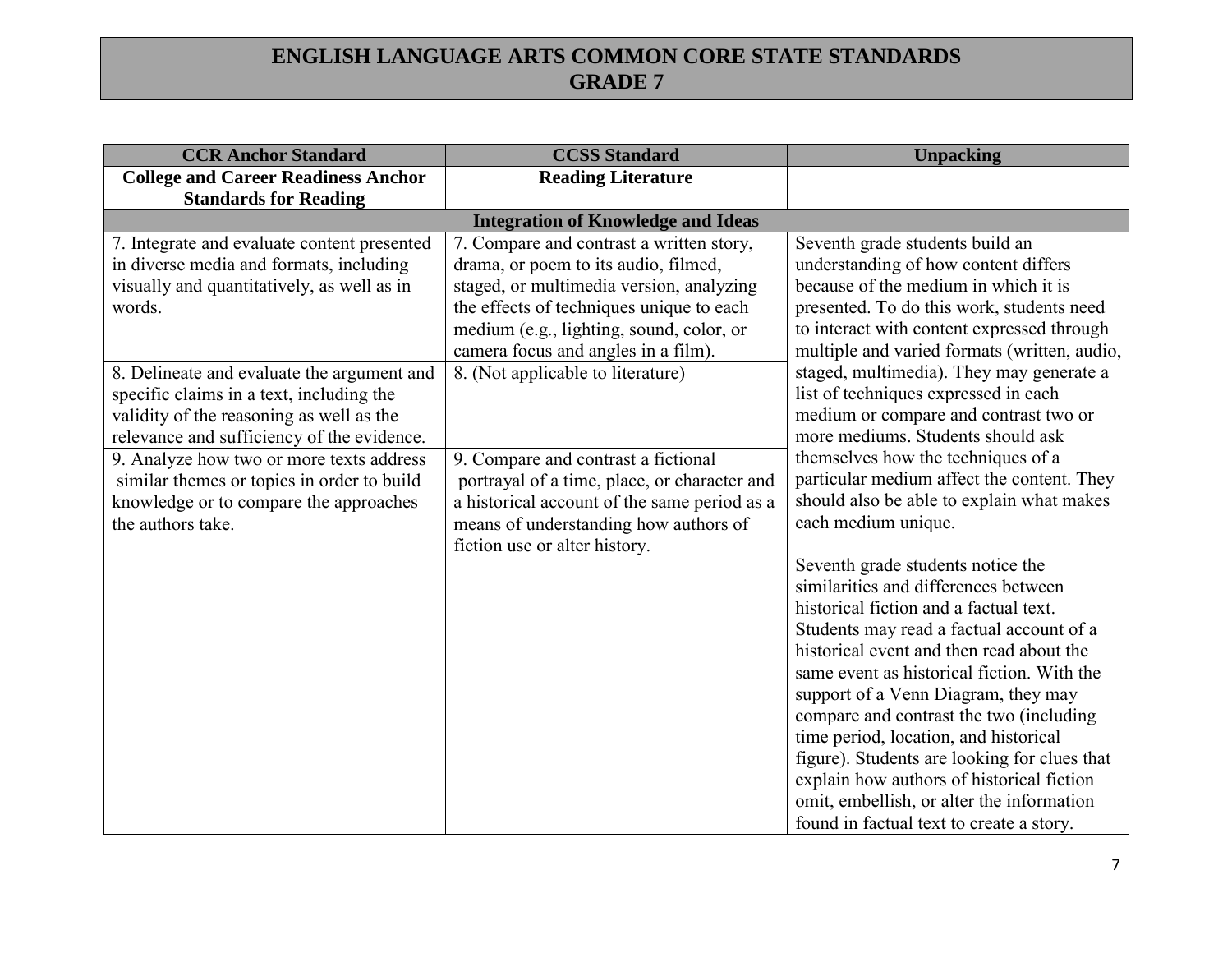| <b>CCR Anchor Standard</b>                                                                             | <b>CCSS Standard</b>                                                                                                                                                                                                          | <b>Unpacking</b>                                                                                                                                                                                                                                                                                                                                                                                                                                                                                                                                                                                                                                                                                                                                                                                                                                                                                                                                                                                                                                                             |
|--------------------------------------------------------------------------------------------------------|-------------------------------------------------------------------------------------------------------------------------------------------------------------------------------------------------------------------------------|------------------------------------------------------------------------------------------------------------------------------------------------------------------------------------------------------------------------------------------------------------------------------------------------------------------------------------------------------------------------------------------------------------------------------------------------------------------------------------------------------------------------------------------------------------------------------------------------------------------------------------------------------------------------------------------------------------------------------------------------------------------------------------------------------------------------------------------------------------------------------------------------------------------------------------------------------------------------------------------------------------------------------------------------------------------------------|
| <b>College and Career Readiness Anchor</b>                                                             | <b>Reading Literature</b>                                                                                                                                                                                                     |                                                                                                                                                                                                                                                                                                                                                                                                                                                                                                                                                                                                                                                                                                                                                                                                                                                                                                                                                                                                                                                                              |
| <b>Standards for Reading</b>                                                                           |                                                                                                                                                                                                                               |                                                                                                                                                                                                                                                                                                                                                                                                                                                                                                                                                                                                                                                                                                                                                                                                                                                                                                                                                                                                                                                                              |
|                                                                                                        | <b>Range of Reading and Level of Text Complexity</b>                                                                                                                                                                          |                                                                                                                                                                                                                                                                                                                                                                                                                                                                                                                                                                                                                                                                                                                                                                                                                                                                                                                                                                                                                                                                              |
| 10. Read and comprehend complex literary<br>and informational texts independently and<br>proficiently. | 10.By the end of the year, read and<br>comprehend literature, including stories,<br>dramas, and poems, in the grades 6–8 text<br>complexity band proficiently, with<br>scaffolding as needed at the high end of the<br>range. | Students should encounter appropriately<br>complex texts at each grade level in order<br>to develop the mature language skills and<br>the conceptual knowledge needed for<br>success in school and life. Effective<br>scaffolding should allow the reader to<br>encounter the text with minimal<br>clarifications. It should not replace the text<br>by translating its contents for students.<br>Students will be able to determine when<br>they are not comprehending and making<br>meaning, and they will be able to apply<br>appropriate strategies in order to increase<br>comprehension when encountering<br>difficult text.<br>"Standard 10 defines a grade-by-grade"<br>'staircase' of increasing text complexity<br>that rises from beginning reading to the<br>college and career readiness level.<br>Whatever they are reading, students must<br>also show a steadily growing ability to<br>discern more from and make fuller use of<br>text, including making an increasing<br>number of connections among ideas and<br>between texts, considering a wider range |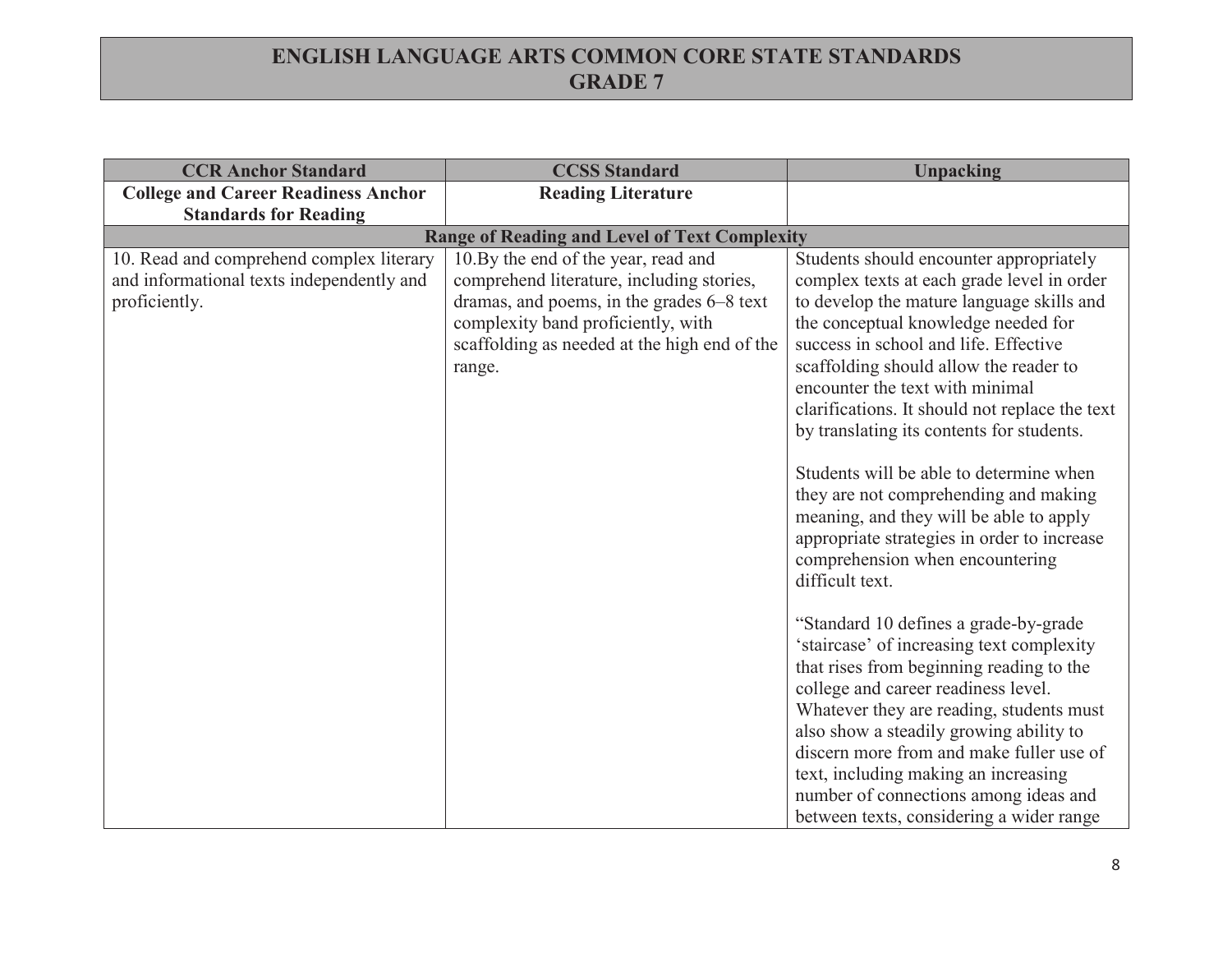|  | of textual evidence, and becoming more<br>sensitive to inconsistencies, ambiguities,<br>and poor reasoning in texts."       |
|--|-----------------------------------------------------------------------------------------------------------------------------|
|  | "Students also acquire the habit of reading"<br>independently and closely, which are<br>essential to their future success." |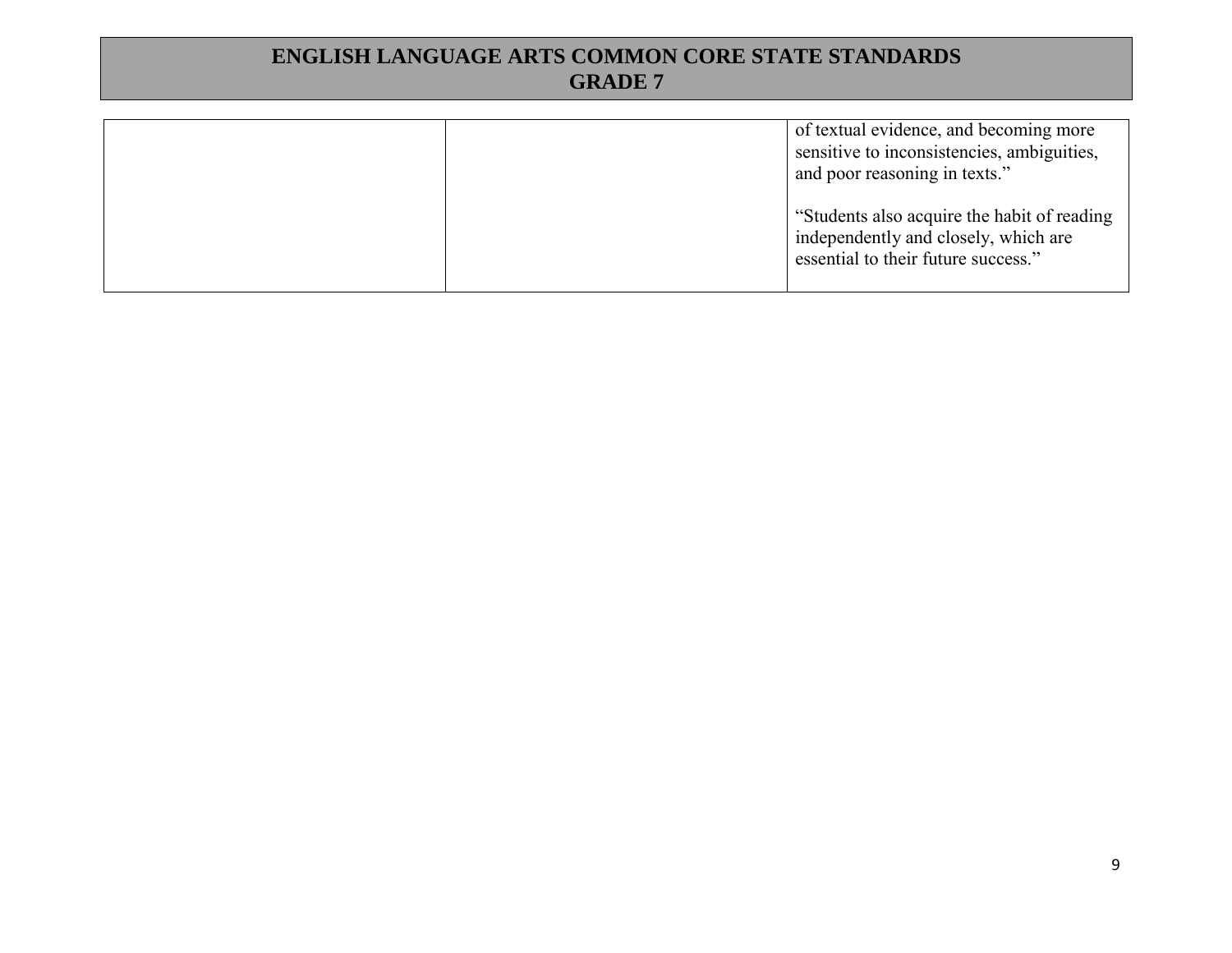| <b>CCR Anchor Standard</b>                                                                                                                                                                                         | <b>CCSS Standard</b>                                                                                                                                                                      | <b>Unpacking</b>                                                                                                                                                                                                                                                                                                                                                                                                                                                                                                                             |
|--------------------------------------------------------------------------------------------------------------------------------------------------------------------------------------------------------------------|-------------------------------------------------------------------------------------------------------------------------------------------------------------------------------------------|----------------------------------------------------------------------------------------------------------------------------------------------------------------------------------------------------------------------------------------------------------------------------------------------------------------------------------------------------------------------------------------------------------------------------------------------------------------------------------------------------------------------------------------------|
| <b>College and Career Readiness Anchor</b><br><b>Standards for Reading</b>                                                                                                                                         | <b>Reading Informational Text</b>                                                                                                                                                         |                                                                                                                                                                                                                                                                                                                                                                                                                                                                                                                                              |
|                                                                                                                                                                                                                    | <b>Key Ideas and Details</b>                                                                                                                                                              |                                                                                                                                                                                                                                                                                                                                                                                                                                                                                                                                              |
| 1. Read closely to determine what the text<br>says explicitly and to make logical<br>inferences from it; cite specific textual<br>evidence when writing or speaking to<br>support conclusions drawn from the text. | 1. Cite several pieces of textual evidence to<br>support analysis of what the text says<br>explicitly as well as inferences drawn from<br>the text.                                       | Seventh grade students develop the ability<br>to gather more than one piece of evidence<br>to support their thinking about the<br>informational texts they read. They need to<br>be able to find pieces of relevant evidence<br>that not only support their thinking, but are                                                                                                                                                                                                                                                                |
| 2. Determine central ideas or themes of a<br>text and analyze their development;<br>summarize the key supporting details and<br>ideas.                                                                             | 2. Determine two or more central ideas in a<br>text and analyze their development over<br>the course of the text; provide an objective<br>summary of the text.                            | linked together to a common idea or<br>conclusion. To do so, students at<br>this level need practice locating,<br>evaluating, and categorizing evidence and<br>linking this evidence to conclusions or<br>claims they have made about the text.                                                                                                                                                                                                                                                                                              |
| 3. Analyze how and why individuals,<br>events, and ideas develop and interact over<br>the course of a text.                                                                                                        | 3. Analyze the interactions between<br>individuals, events, and ideas in a text<br>(e.g., how ideas influence individuals or<br>events, or how individuals influence ideas<br>or events). | At this level, seventh grade students must<br>be able to locate and describe the central<br>ideas presented in a text. They understand<br>how the central ideas are related to the<br>details and examples that support them.<br>Students pay attention to how the central<br>ideas are developed throughout the text, and<br>they observe how the details and examples<br>work together to uphold the central idea.<br>Seventh grade students should be able to<br>summarize what they have read, free from<br>their own opinions and bias. |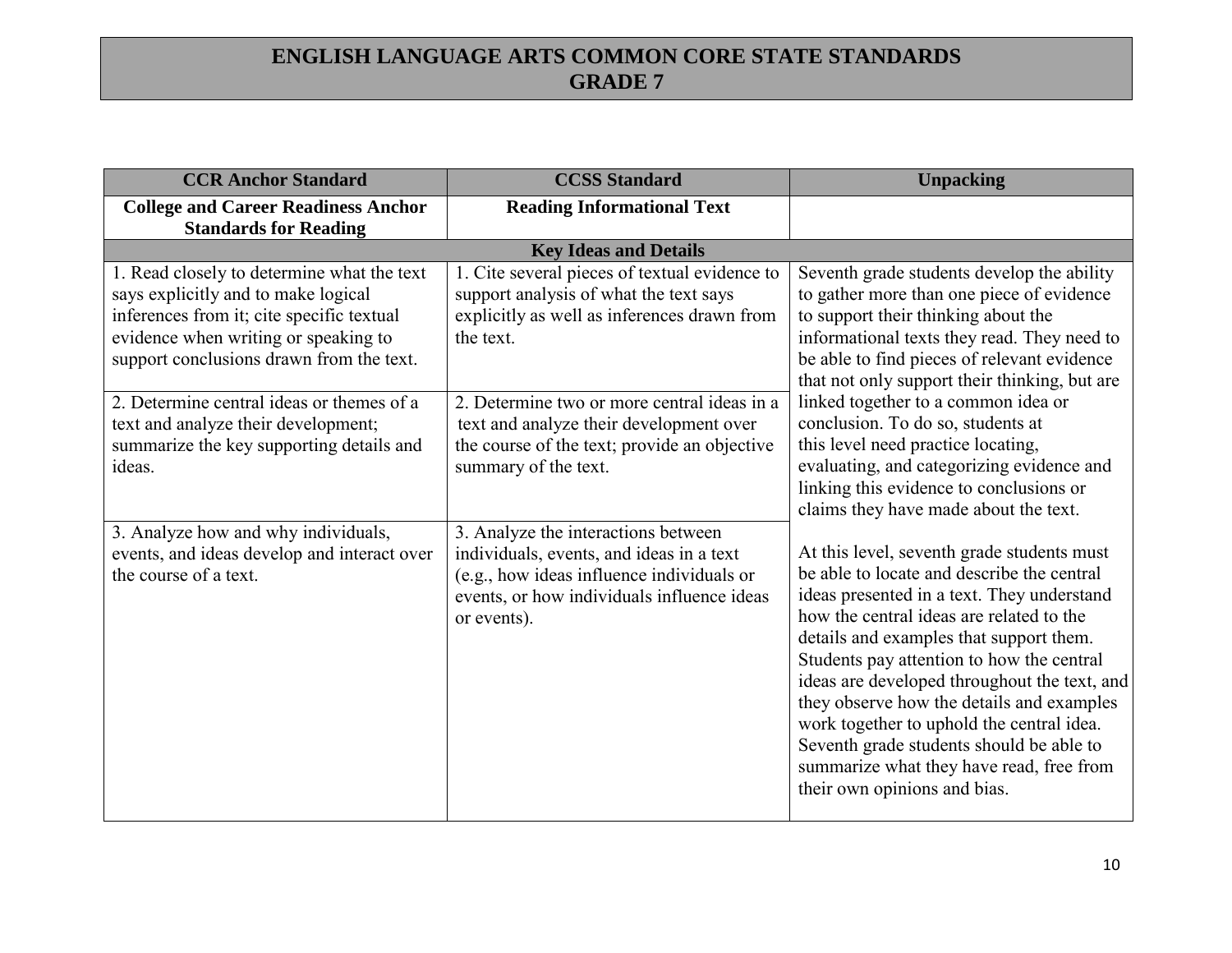| Seventh grade students need to read           |
|-----------------------------------------------|
| closely to analyze relationships              |
| between individuals, events, and ideas in a   |
| text. For example, in an informational        |
| history book, students may reflect on how     |
| historical figures influenced ideas or events |
| of the time period and vice versa.            |
| To do so, students will need wide and deep    |
| exposure to informational texts. They may     |
| also need tools for recording the             |
| relationships they observe, such as a         |
| graphic organizer or structured note-taking.  |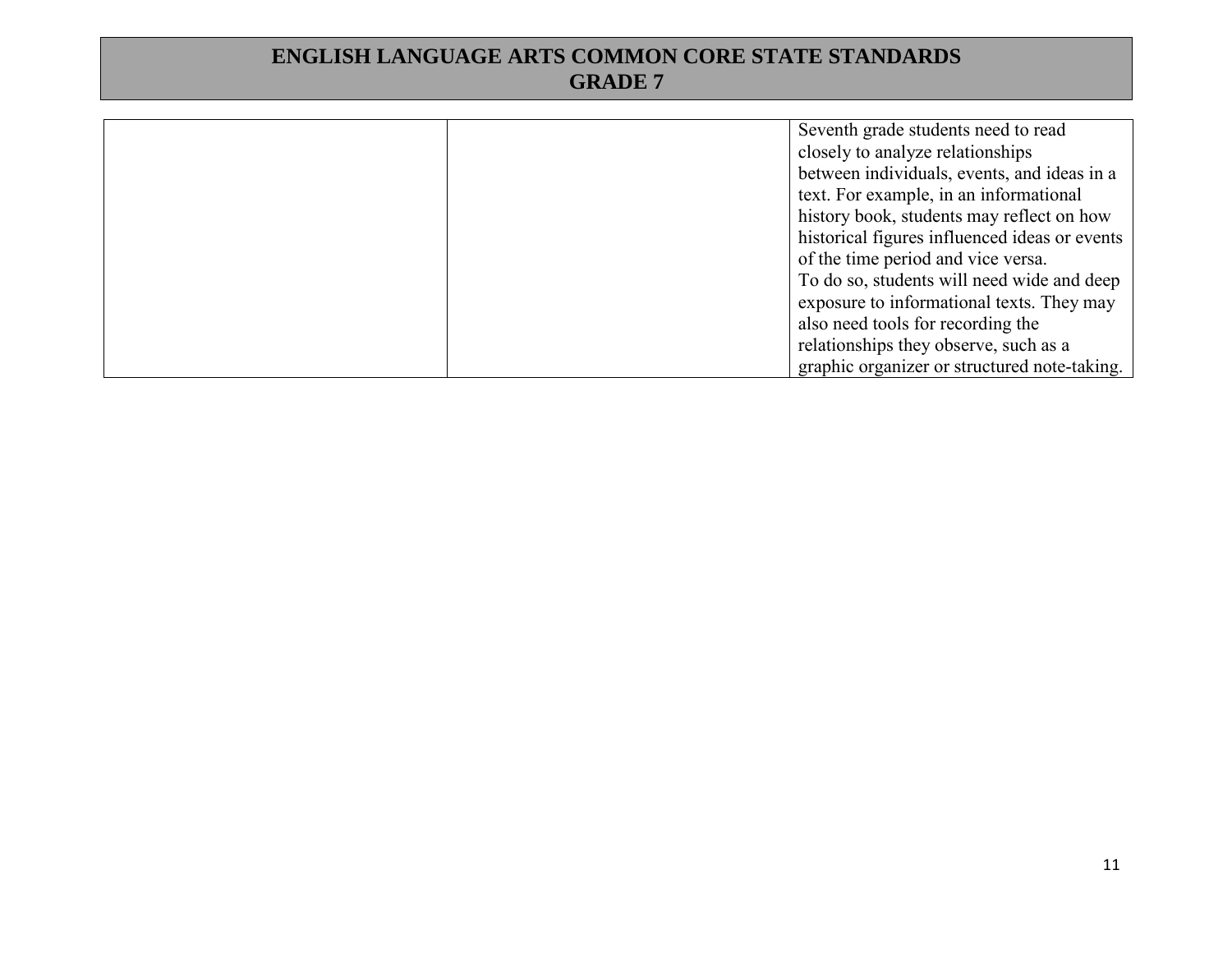| <b>CCR Anchor Standard</b>                                                                                                                                                                                    | <b>CCSS Standard</b>                                                                                                                                                                                               | <b>Unpacking</b>                                                                                                                                                                                                                                                                                                                                                                                                                                                                                                                                                            |
|---------------------------------------------------------------------------------------------------------------------------------------------------------------------------------------------------------------|--------------------------------------------------------------------------------------------------------------------------------------------------------------------------------------------------------------------|-----------------------------------------------------------------------------------------------------------------------------------------------------------------------------------------------------------------------------------------------------------------------------------------------------------------------------------------------------------------------------------------------------------------------------------------------------------------------------------------------------------------------------------------------------------------------------|
| <b>College and Career Readiness Anchor</b>                                                                                                                                                                    | <b>Reading Informational Text</b>                                                                                                                                                                                  |                                                                                                                                                                                                                                                                                                                                                                                                                                                                                                                                                                             |
| <b>Standards for Reading</b>                                                                                                                                                                                  |                                                                                                                                                                                                                    |                                                                                                                                                                                                                                                                                                                                                                                                                                                                                                                                                                             |
|                                                                                                                                                                                                               | <b>Craft and Structure</b>                                                                                                                                                                                         |                                                                                                                                                                                                                                                                                                                                                                                                                                                                                                                                                                             |
| 4. Interpret words and phrases as they are<br>used in a text, including determining<br>technical, connotative, and figurative<br>meanings, and analyze how specific word<br>choices shape meaning or tone.    | 4. Determine the meaning of words and<br>phrases as they are used in a text, including<br>figurative, connotative, and technical<br>meanings; analyze the impact of a specific<br>word choice on meaning and tone. | Seventh grade studnets strengthen their<br>ability to understand the meanings of<br>words. Because words have multiple<br>meanings, students must work to<br>understand how the multiple and varied<br>meanings influence the text. Instruction in                                                                                                                                                                                                                                                                                                                          |
| 5. Analyze the structure of texts, including<br>how specific sentences, paragraphs, and<br>larger portions of the text (e.g., a section,<br>chapter, scene, or stanza) relate to each<br>other and the whole. | 5. Analyze the structure an author uses to<br>organize a text, including how the major<br>sections contribute to the whole and to the<br>development of the ideas.                                                 | this area can address how students may use<br>their knowledge of word parts to determine<br>the meaning of an unknown word or<br>provide strategies for using context clues.<br>Furthermore, students notice that some<br>words and phrases have deeper meanings,                                                                                                                                                                                                                                                                                                           |
| 6. Assess how point of view or purpose<br>shapes the content and style of a text.                                                                                                                             | 6. Determine an author's point of view or<br>purpose in a text and analyze how the<br>author distinguishes his or her position<br>from that of others.                                                             | requiring further investigation. To do this<br>work, students may keep a running list of<br>figurative language found in a text<br>with inferences describing their<br>meaning. They may also list what comes to<br>mind when they hear a particular word to<br>investigate its varying connotations.<br>Students will observe how word choice<br>affects meaning and tone within a text.<br>This may require repeated teacher<br>modeling through think-alouds and guided<br>practice<br>Seventh grade students pay attention to<br>writing structures. They observe how a |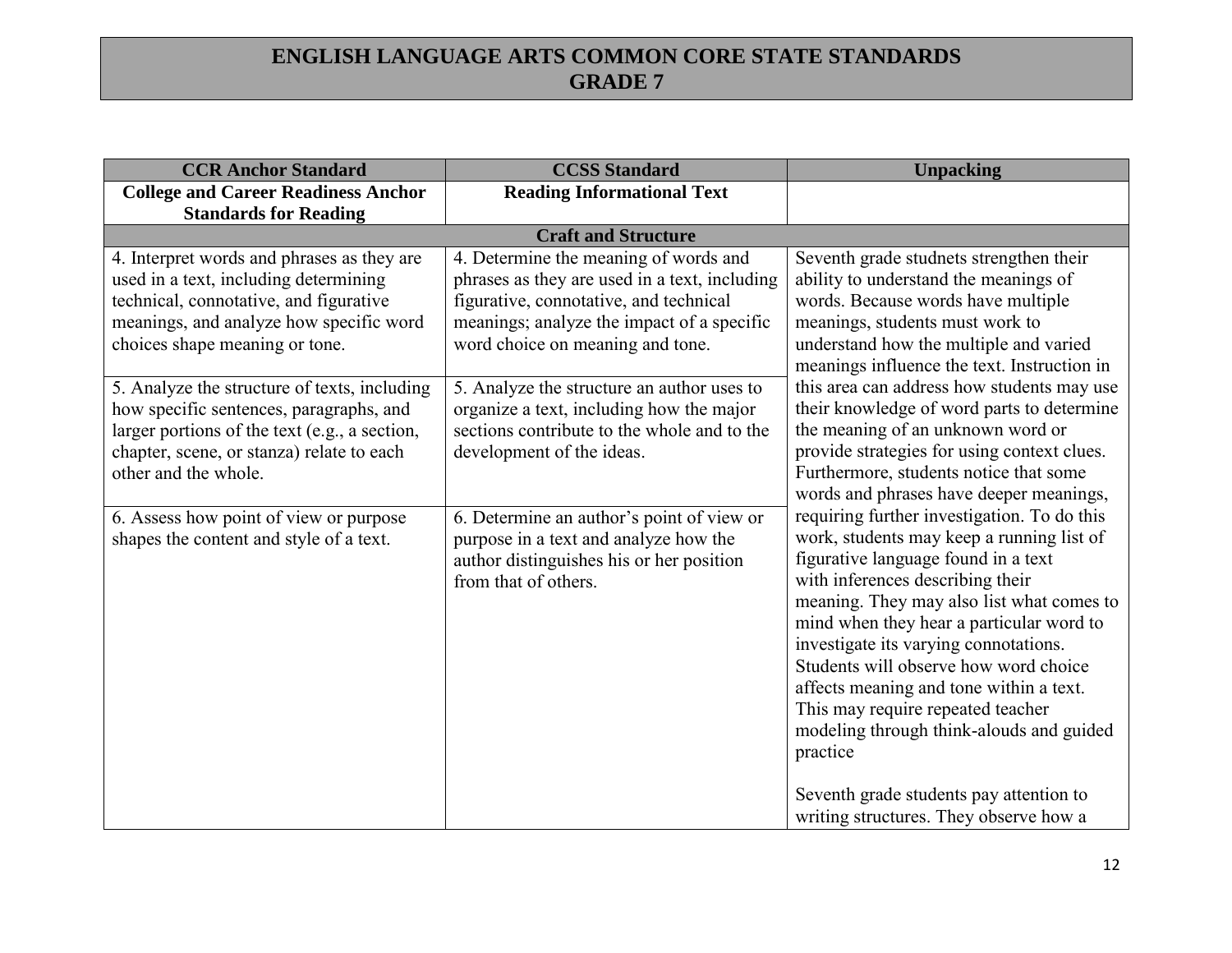|  | composition is built of many sections that<br>must cohesively link together to deliver a<br>writer's broader point. To further this<br>understanding, students need exposure to a<br>wide range of informational texts with a<br>variety of organizational structures. They<br>might work with a partner or a group with<br>one particular text to explain the<br>relationship between the sections and how<br>the sections connect to cover a whole<br>topic. |
|--|----------------------------------------------------------------------------------------------------------------------------------------------------------------------------------------------------------------------------------------------------------------------------------------------------------------------------------------------------------------------------------------------------------------------------------------------------------------|
|  | Seventh grade students continue to<br>investigate the author's point of view and<br>purpose for writing. They notice how the<br>author makes their point of view unique<br>from the opinions of others. This work<br>might require students to read several<br>pieces of text around a particular topic,<br>noting how authors approach the<br>topic differently.                                                                                              |
|  |                                                                                                                                                                                                                                                                                                                                                                                                                                                                |
|  |                                                                                                                                                                                                                                                                                                                                                                                                                                                                |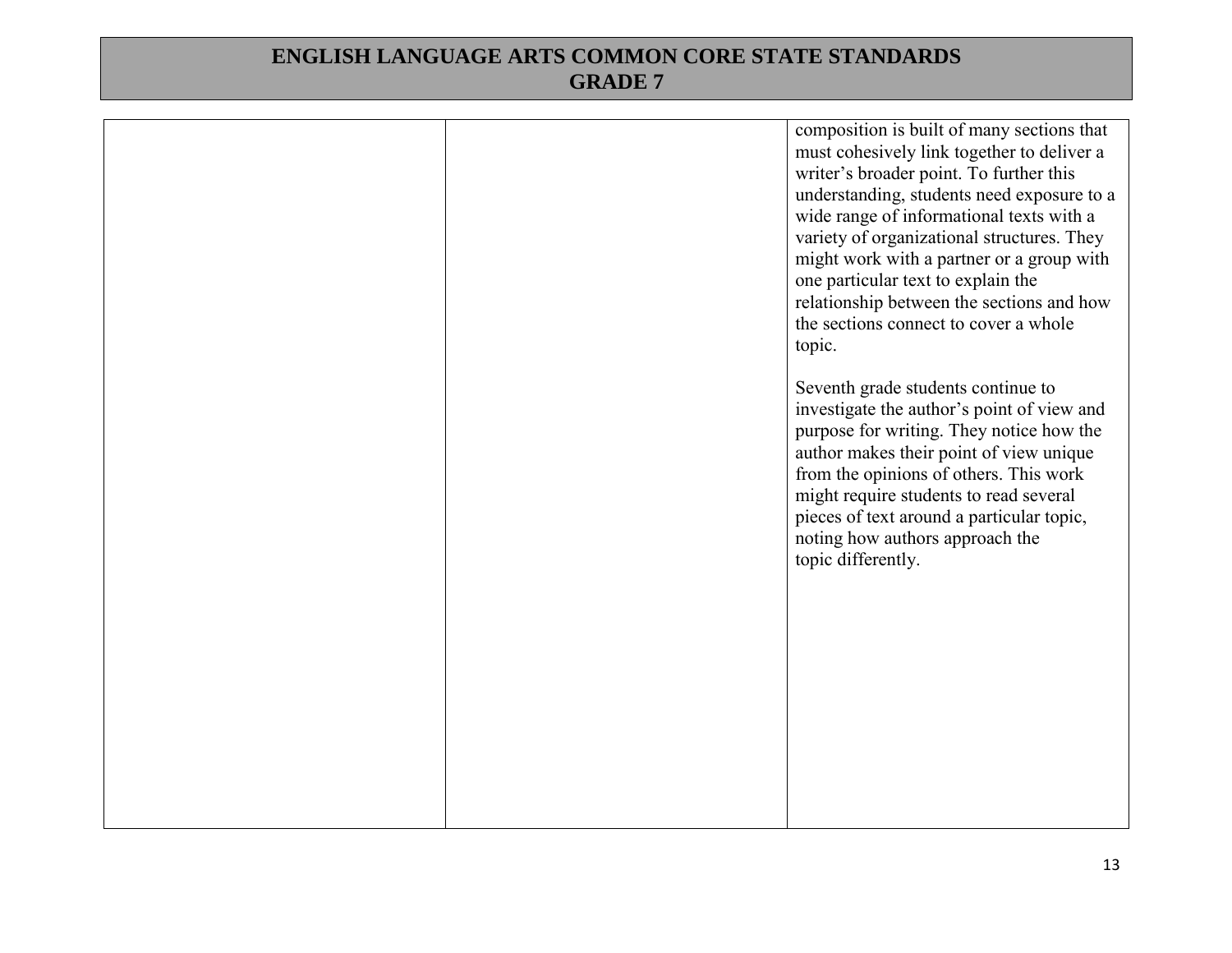| <b>CCR Anchor Standard</b>                                                                                                                                                       | <b>CCSS Standard</b>                                                                                                                                                                                                     | <b>Unpacking</b>                                                                                                                                                                                                                                                                                                                                                                                                                                                                                                                                                                                                                                                              |
|----------------------------------------------------------------------------------------------------------------------------------------------------------------------------------|--------------------------------------------------------------------------------------------------------------------------------------------------------------------------------------------------------------------------|-------------------------------------------------------------------------------------------------------------------------------------------------------------------------------------------------------------------------------------------------------------------------------------------------------------------------------------------------------------------------------------------------------------------------------------------------------------------------------------------------------------------------------------------------------------------------------------------------------------------------------------------------------------------------------|
| <b>College and Career Readiness Anchor</b>                                                                                                                                       | <b>Reading Informational Text</b>                                                                                                                                                                                        |                                                                                                                                                                                                                                                                                                                                                                                                                                                                                                                                                                                                                                                                               |
| <b>Standards for Reading</b>                                                                                                                                                     |                                                                                                                                                                                                                          |                                                                                                                                                                                                                                                                                                                                                                                                                                                                                                                                                                                                                                                                               |
|                                                                                                                                                                                  | <b>Integration of Knowledge and Ideas</b>                                                                                                                                                                                |                                                                                                                                                                                                                                                                                                                                                                                                                                                                                                                                                                                                                                                                               |
| 7. Integrate and evaluate content presented<br>in diverse media and formats, including<br>visually and quantitatively, as well as in<br>words.1                                  | 7. Compare and contrast a text to an audio,<br>video, or multimedia version of the text,<br>analyzing each medium's portrayal of the<br>subject (e.g., how the delivery of a speech<br>affects the impact of the words). | Seventh grade students build an<br>understanding of how content differs<br>depending on the medium in which it is<br>presented. To do this work,<br>students need to be able to interact with a<br>particular segment of text and analyze how                                                                                                                                                                                                                                                                                                                                                                                                                                 |
| 8. Delineate and evaluate the argument and<br>specific claims in a text, including the<br>validity of the reasoning as well as the<br>relevance and sufficiency of the evidence. | 8. Trace and evaluate the argument and<br>specific claims in a text, assessing whether<br>the reasoning is sound and the evidence is<br>relevant and sufficient to support the<br>claims.                                | it is expressed in more than one format or<br>medium. Students will observe how<br>content shifts/transforms/re-shapes when<br>presented in written, audio, video or<br>multimedia formats. Students will develop                                                                                                                                                                                                                                                                                                                                                                                                                                                             |
| 9. Analyze how two or more texts address<br>similar themes or topics in order to build<br>knowledge or to compare the approaches<br>the authors take.                            | 9. Analyze how two or more authors<br>writing about the same topic shape their<br>presentations of key information by<br>emphasizing different evidence or<br>advancing different interpretations of facts.              | the ability to identify techniques present in<br>each format or compare/contrast two or<br>more formats. For example, students may<br>compare and contrast how a segment from<br>a presidential speech comes across one way,<br>in written format, than in another way, via<br>a live viewing. Seventh grade students<br>will then reflect upon how the techniques<br>within all mediums utilized affect and/or<br>shape/color the particular segment of text.<br>Seventh grade students understand that<br>arguments need to be supported with<br>evidence. They read the text closely in<br>order to determine which textual segments<br>most strongly support the author's |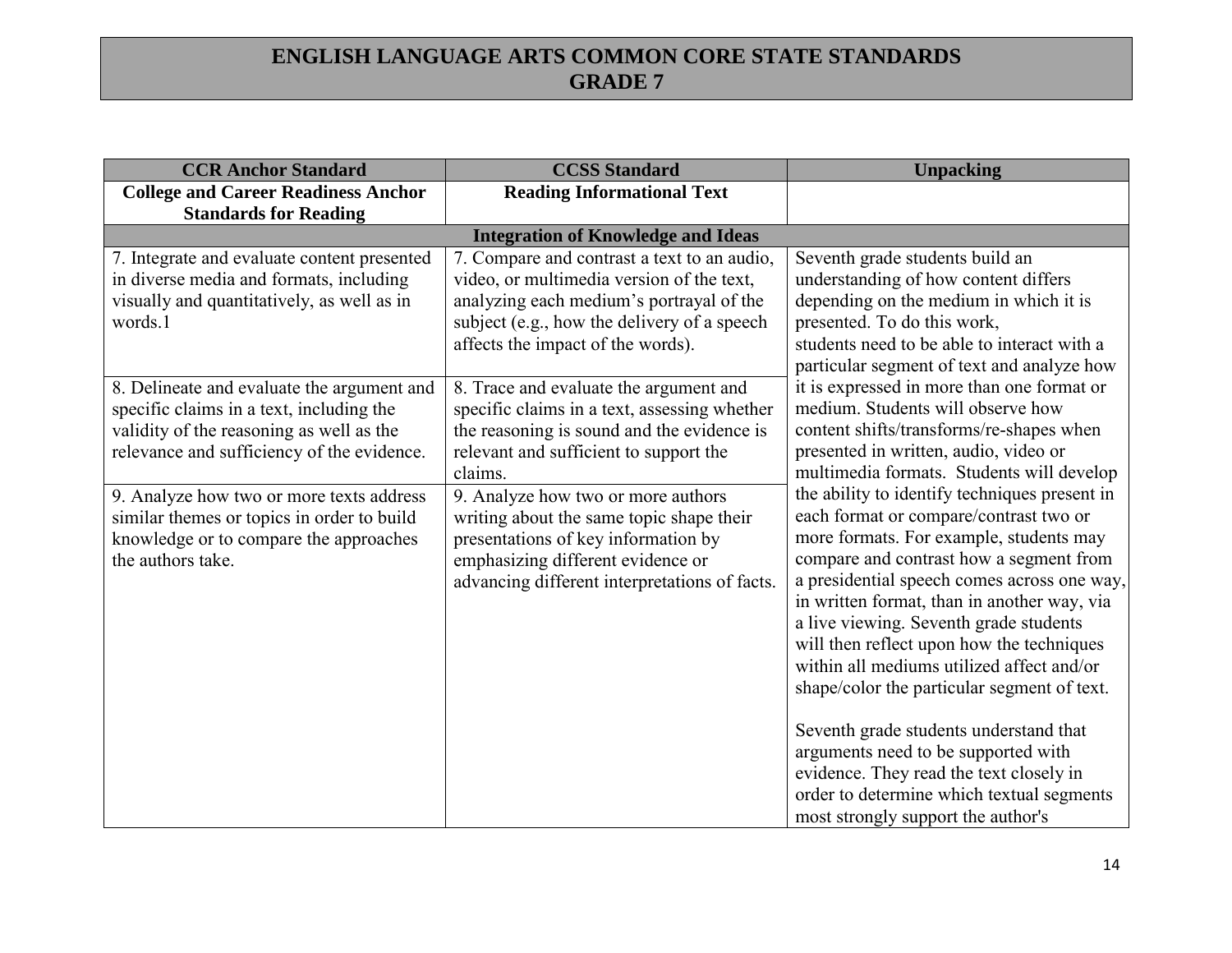|  | argument. Students need practice to<br>evaluate this evidence accurately and<br>decide whether or not this evidence<br>supports the author's claim. Students also<br>need instruction on how to sort the<br>evidence. They may wonder: "Is the<br>evidence relevant and strong or pointless<br>and weak? Has the author provided<br>enough evidence to support their claim?"                                                                                                                                                                                                            |
|--|-----------------------------------------------------------------------------------------------------------------------------------------------------------------------------------------------------------------------------------------------------------------------------------------------------------------------------------------------------------------------------------------------------------------------------------------------------------------------------------------------------------------------------------------------------------------------------------------|
|  | Seventh grade students become more<br>familiar with how information can take<br>several shapes. They investigate how one<br>topic may be presented in different ways.<br>While reading two or more texts on the<br>same topic, students pay particular<br>attention to how the authors use the same<br>information, but produce different texts<br>because they interpret the information<br>differently. To begin thinking this way<br>themselves, students may need teacher<br>modeling through think-alouds to point out<br>how the authors' use of the same<br>information differs. |
|  |                                                                                                                                                                                                                                                                                                                                                                                                                                                                                                                                                                                         |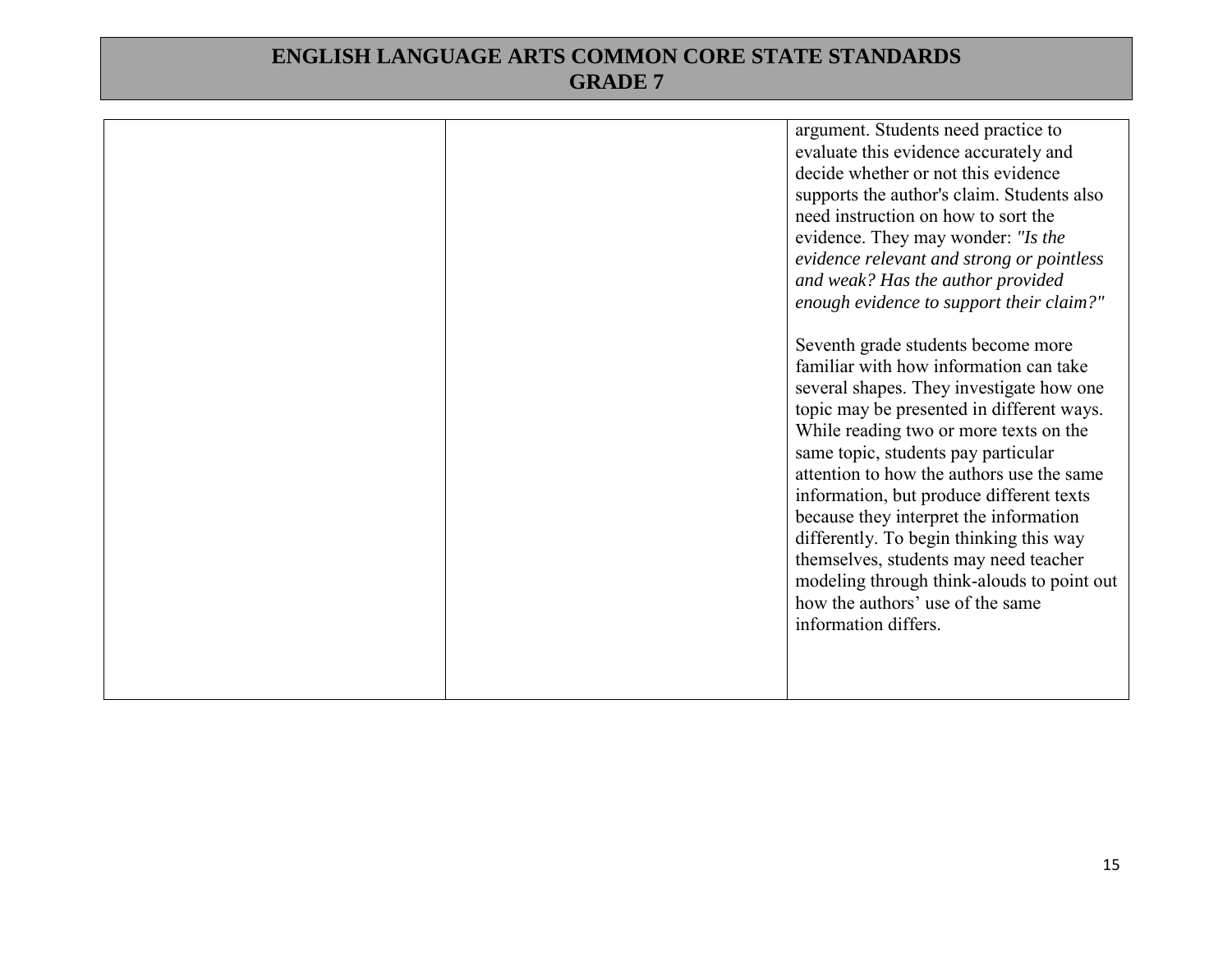| <b>CCR Anchor Standard</b>                                                                             | <b>CCSS Standard</b>                                                                                                                                                                          | <b>Unpacking</b>                                                                                                                                                                                                                                                                                                                                                                                                                                                                                                                                                                                                                                                                                                                                                                                                                                                                                                                                                                                       |
|--------------------------------------------------------------------------------------------------------|-----------------------------------------------------------------------------------------------------------------------------------------------------------------------------------------------|--------------------------------------------------------------------------------------------------------------------------------------------------------------------------------------------------------------------------------------------------------------------------------------------------------------------------------------------------------------------------------------------------------------------------------------------------------------------------------------------------------------------------------------------------------------------------------------------------------------------------------------------------------------------------------------------------------------------------------------------------------------------------------------------------------------------------------------------------------------------------------------------------------------------------------------------------------------------------------------------------------|
| <b>College and Career Readiness Anchor</b>                                                             | <b>Reading Informational Text</b>                                                                                                                                                             |                                                                                                                                                                                                                                                                                                                                                                                                                                                                                                                                                                                                                                                                                                                                                                                                                                                                                                                                                                                                        |
| <b>Standards for Reading</b>                                                                           |                                                                                                                                                                                               |                                                                                                                                                                                                                                                                                                                                                                                                                                                                                                                                                                                                                                                                                                                                                                                                                                                                                                                                                                                                        |
|                                                                                                        | <b>Range of Reading and Level of Text Complexity</b>                                                                                                                                          |                                                                                                                                                                                                                                                                                                                                                                                                                                                                                                                                                                                                                                                                                                                                                                                                                                                                                                                                                                                                        |
| 10. Read and comprehend complex literary<br>and informational texts independently and<br>proficiently. | 10. By the end of the year, read and<br>comprehend literary nonfiction in the<br>grades 6–8 text complexity band<br>proficiently, with scaffolding as needed at<br>the high end of the range. | Literary nonfiction includes the subgenres<br>of exposition, argument, and functional<br>text in the form of personal essays,<br>speeches, opinion pieces, essays about art<br>or literature, biographies, memoirs,<br>journalism, and historical, scientific,<br>technical or economic accounts (including<br>digital sources) written for a broad<br>audience.<br>Students will be able to determine when<br>they are not comprehending and making<br>meaning, and they will be able to apply<br>appropriate strategies in order to increase<br>comprehension when encountering<br>difficult text.<br>Students should encounter appropriately<br>complex texts at each grade level in order<br>to develop the mature language skills and<br>the conceptual knowledge needed for<br>success in school and life. Effective<br>scaffolding should allow the reader to<br>encounter the text with minimal<br>clarifications. It should not replace the text<br>by translating its contents for students. |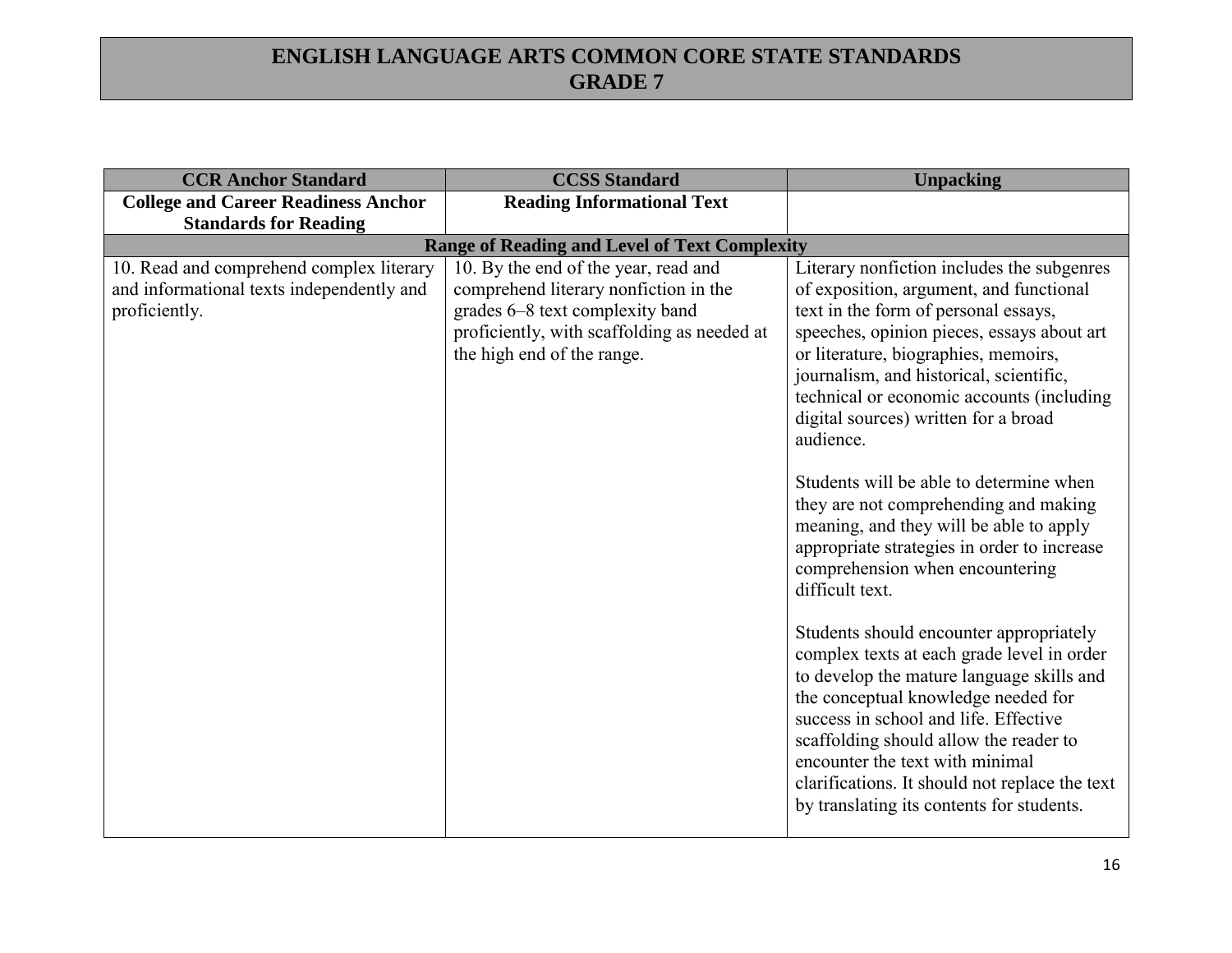|  |  | "Standard 10 defines a grade-by-grade"<br>'staircase' of increasing text complexity<br>that rises from beginning reading to the<br>college and career readiness level.<br>Whatever they are reading, students must<br>also show a steadily growing ability to<br>discern more from and make fuller use of<br>text, including making an increasing<br>number of connections among ideas and<br>between texts, considering a wider range<br>of textual evidence, and becoming more<br>sensitive to inconsistencies, ambiguities,<br>and poor reasoning in texts."<br>"Students also acquire the habit of reading<br>independently and closely, which are<br>essential to their future success." |
|--|--|-----------------------------------------------------------------------------------------------------------------------------------------------------------------------------------------------------------------------------------------------------------------------------------------------------------------------------------------------------------------------------------------------------------------------------------------------------------------------------------------------------------------------------------------------------------------------------------------------------------------------------------------------------------------------------------------------|
|--|--|-----------------------------------------------------------------------------------------------------------------------------------------------------------------------------------------------------------------------------------------------------------------------------------------------------------------------------------------------------------------------------------------------------------------------------------------------------------------------------------------------------------------------------------------------------------------------------------------------------------------------------------------------------------------------------------------------|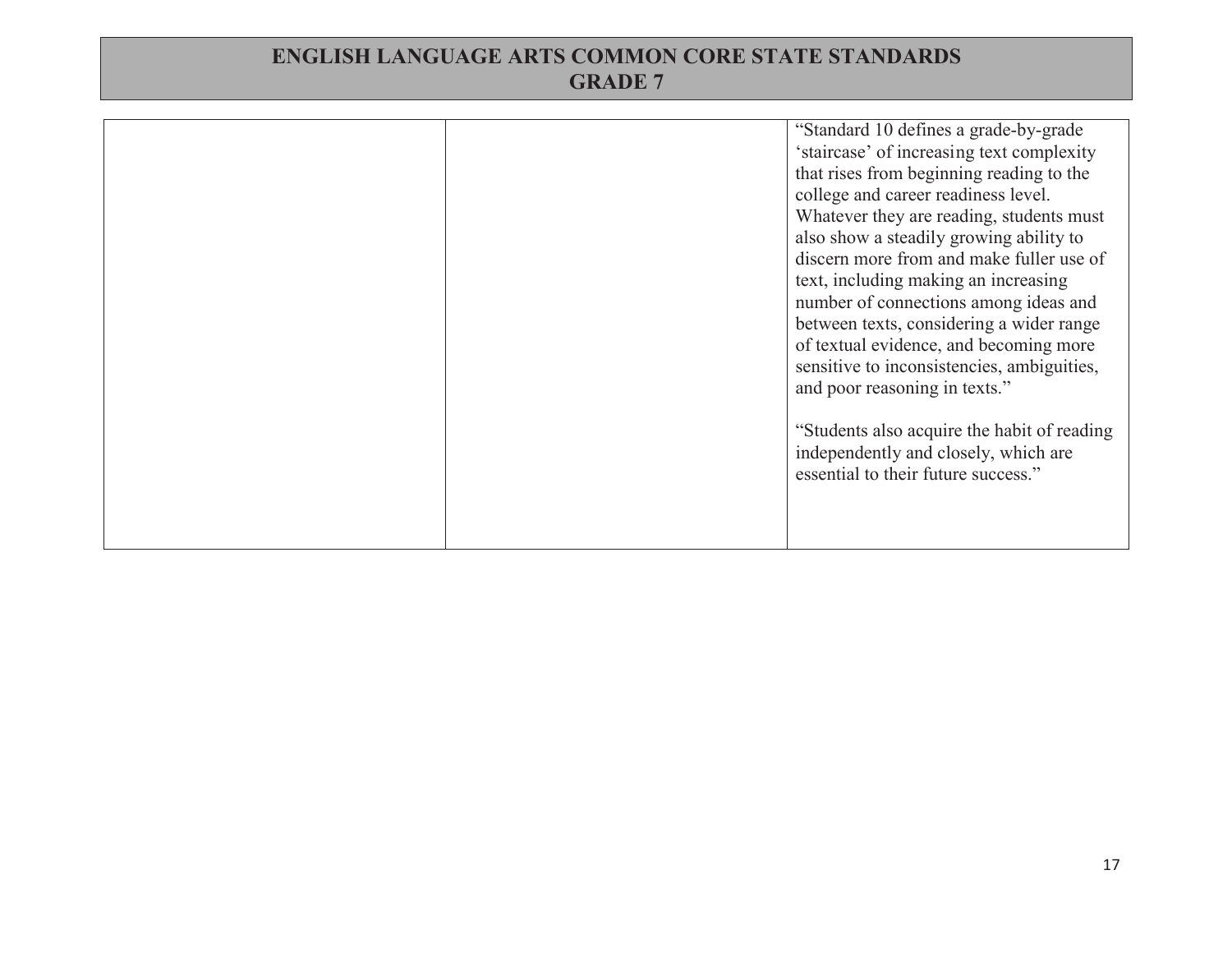| <b>CCR Anchor Standard</b>                                                                                                                                                                            | <b>CCSS Standard</b>                                                                                                                                                                                                                                                                                                                                                                         | <b>Unpacking</b>                                                                                                                                                                                                                                                                                                                                                                                                                        |  |
|-------------------------------------------------------------------------------------------------------------------------------------------------------------------------------------------------------|----------------------------------------------------------------------------------------------------------------------------------------------------------------------------------------------------------------------------------------------------------------------------------------------------------------------------------------------------------------------------------------------|-----------------------------------------------------------------------------------------------------------------------------------------------------------------------------------------------------------------------------------------------------------------------------------------------------------------------------------------------------------------------------------------------------------------------------------------|--|
| <b>College and Career Readiness Anchor</b>                                                                                                                                                            | <b>Writing</b>                                                                                                                                                                                                                                                                                                                                                                               |                                                                                                                                                                                                                                                                                                                                                                                                                                         |  |
| <b>Standards for Writing</b>                                                                                                                                                                          |                                                                                                                                                                                                                                                                                                                                                                                              |                                                                                                                                                                                                                                                                                                                                                                                                                                         |  |
|                                                                                                                                                                                                       | <b>Text Types and Purposes</b>                                                                                                                                                                                                                                                                                                                                                               |                                                                                                                                                                                                                                                                                                                                                                                                                                         |  |
| 1. Write arguments to support claims in an<br>analysis of substantive topics or texts,<br>using valid reasoning and relevant and<br>sufficient evidence.                                              | 1. Write arguments to support claims with<br>clear reasons and relevant evidence.<br>Introduce claim(s), acknowledge<br>a.<br>alternate or opposing claims, and<br>organize the reasons and evidence<br>logically.<br>Support claim(s) with logical reasoning<br>b.<br>and relevant evidence, using accurate,                                                                                | Seventh grade students write arguments<br>that are supported by several pieces of<br>relevant evidence. At this level, students<br>are developing the ability to combine<br>pieces of evidence to demonstrate the<br>validity of their claim(s). They learn to<br>present their belief to the intended<br>audience by introducing their claim(s) (with                                                                                  |  |
|                                                                                                                                                                                                       | credible sources and demonstrating an<br>understanding of the topic or text.<br>Use words, phrases, and clauses to<br>$c_{\cdot}$<br>create cohesion and clarify the<br>relationships among claim(s), reasons,<br>and evidence.<br>d. Establish and maintain a formal style.<br>Provide a concluding statement or<br>e.<br>section that follows from and supports<br>the argument presented. | alternate and opposing ideas) and ending<br>their piece with a concluding statement or<br>section. They also learn to connect their<br>ideas in a logical way. To do so,<br>students will need strategies for finding<br>relevant evidence to defend the judgments<br>and interpretations they make about the<br>texts they read. They will also need to<br>spend significant amounts of time and<br>effort writing in order to produce |  |
| 2. Write informative/explanatory texts to<br>examine and convey complex ideas and<br>information clearly and accurately through<br>the effective selection, organization, and<br>analysis of content. | 2. Write informative/explanatory texts to<br>examine a topic and convey ideas,<br>concepts, and information through the<br>selection, organization, and analysis of<br>relevant content.                                                                                                                                                                                                     | numerous pieces over short and extended<br>time frames throughout the year.<br>Students need to engage in behaviors that<br>lead to the expression of ideas and claims                                                                                                                                                                                                                                                                  |  |
|                                                                                                                                                                                                       | Introduce a topic clearly, previewing<br>a.<br>what is to follow; organize ideas,<br>concepts, and information, using<br>strategies such as definition,                                                                                                                                                                                                                                      | about what they read. This should be<br>practiced both verbally and in writing and<br>in various formats: partner work, small<br>group discussion, debates, etc. Students                                                                                                                                                                                                                                                               |  |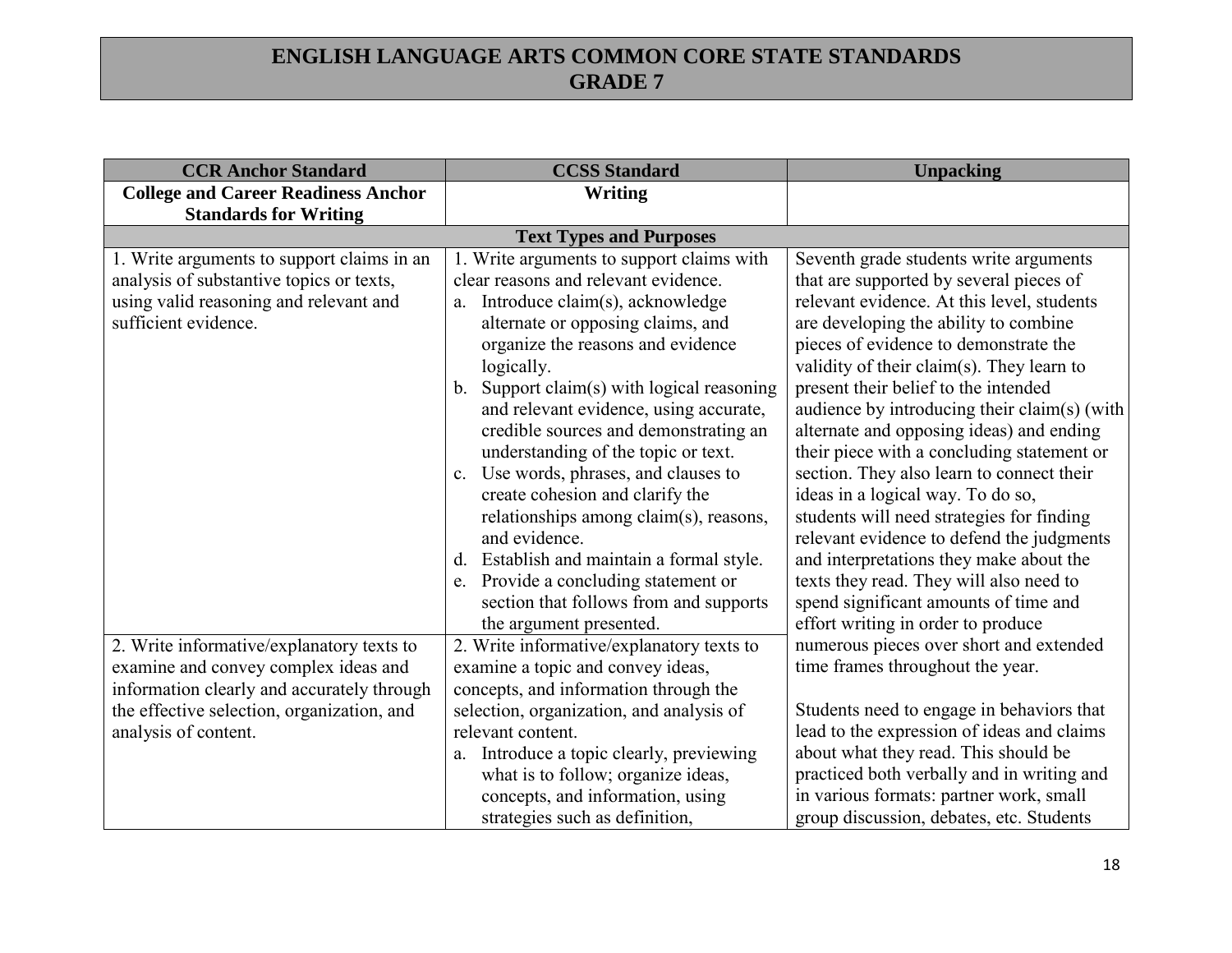|                                           | classification, comparison/contrast, and<br>cause/effect; include formatting (e.g.,<br>headings), graphics (e.g., charts,<br>tables), and multimedia when useful to<br>aiding comprehension.<br>b. Develop the topic with relevant facts,<br>definitions, concrete details,<br>quotations, or other information and<br>examples.<br>Use appropriate transitions to create<br>c.<br>cohesion and clarify the relationships<br>among ideas and concepts.<br>Use precise language and domain-<br>$d_{\cdot}$<br>specific vocabulary to inform about or<br>explain the topic.<br>Establish and maintain a formal style.<br>$e_{\cdot}$<br>Provide a concluding statement or<br>f.<br>section that follows from and supports<br>the information or explanation<br>presented. | need a purposeful focus on how to make<br>choices. For example, seventh<br>grade students need to be able to choose<br>words, phrases, and clauses to create<br>cohesion among ideas and evidence in<br>their writing. They also need to be able to<br>choose <i>accurate</i> , credible sources.<br>Seventh grade students also write<br>informative/explanatory and narrative<br>texts. They are developing strategies that<br>focus on how to clearly introduce a topic<br>with a preview of information to follow,<br>and how to create cohesive relationships<br>among ideas and concepts throughout their<br>writing. Students also need to develop<br>a controlling idea and a coherent<br>focus on a topic. At this level, students are<br>becoming more skilled at selecting and<br>incorporating relevant examples, facts, and |
|-------------------------------------------|-------------------------------------------------------------------------------------------------------------------------------------------------------------------------------------------------------------------------------------------------------------------------------------------------------------------------------------------------------------------------------------------------------------------------------------------------------------------------------------------------------------------------------------------------------------------------------------------------------------------------------------------------------------------------------------------------------------------------------------------------------------------------|------------------------------------------------------------------------------------------------------------------------------------------------------------------------------------------------------------------------------------------------------------------------------------------------------------------------------------------------------------------------------------------------------------------------------------------------------------------------------------------------------------------------------------------------------------------------------------------------------------------------------------------------------------------------------------------------------------------------------------------------------------------------------------------------------------------------------------------|
| 3. Write narratives to develop real or    | 3. Write narratives to develop real or                                                                                                                                                                                                                                                                                                                                                                                                                                                                                                                                                                                                                                                                                                                                  | details into their writing.                                                                                                                                                                                                                                                                                                                                                                                                                                                                                                                                                                                                                                                                                                                                                                                                              |
| imagined experiences or events using      | imagined experiences or events using                                                                                                                                                                                                                                                                                                                                                                                                                                                                                                                                                                                                                                                                                                                                    |                                                                                                                                                                                                                                                                                                                                                                                                                                                                                                                                                                                                                                                                                                                                                                                                                                          |
| effective technique, well-chosen details, | effective technique, relevant descriptive                                                                                                                                                                                                                                                                                                                                                                                                                                                                                                                                                                                                                                                                                                                               |                                                                                                                                                                                                                                                                                                                                                                                                                                                                                                                                                                                                                                                                                                                                                                                                                                          |
| and well-structured event sequences.      | details, and well-structured event                                                                                                                                                                                                                                                                                                                                                                                                                                                                                                                                                                                                                                                                                                                                      |                                                                                                                                                                                                                                                                                                                                                                                                                                                                                                                                                                                                                                                                                                                                                                                                                                          |
|                                           | sequences.                                                                                                                                                                                                                                                                                                                                                                                                                                                                                                                                                                                                                                                                                                                                                              |                                                                                                                                                                                                                                                                                                                                                                                                                                                                                                                                                                                                                                                                                                                                                                                                                                          |
|                                           | a. Engage and orient the reader by<br>establishing a context and point of                                                                                                                                                                                                                                                                                                                                                                                                                                                                                                                                                                                                                                                                                               |                                                                                                                                                                                                                                                                                                                                                                                                                                                                                                                                                                                                                                                                                                                                                                                                                                          |
|                                           | view and introducing a narrator and/or                                                                                                                                                                                                                                                                                                                                                                                                                                                                                                                                                                                                                                                                                                                                  |                                                                                                                                                                                                                                                                                                                                                                                                                                                                                                                                                                                                                                                                                                                                                                                                                                          |
|                                           | characters; organize an event sequence                                                                                                                                                                                                                                                                                                                                                                                                                                                                                                                                                                                                                                                                                                                                  |                                                                                                                                                                                                                                                                                                                                                                                                                                                                                                                                                                                                                                                                                                                                                                                                                                          |
|                                           | that unfolds naturally and logically.                                                                                                                                                                                                                                                                                                                                                                                                                                                                                                                                                                                                                                                                                                                                   |                                                                                                                                                                                                                                                                                                                                                                                                                                                                                                                                                                                                                                                                                                                                                                                                                                          |
|                                           | b. Use narrative techniques, such as                                                                                                                                                                                                                                                                                                                                                                                                                                                                                                                                                                                                                                                                                                                                    |                                                                                                                                                                                                                                                                                                                                                                                                                                                                                                                                                                                                                                                                                                                                                                                                                                          |
|                                           | dialogue, pacing, and description, to                                                                                                                                                                                                                                                                                                                                                                                                                                                                                                                                                                                                                                                                                                                                   |                                                                                                                                                                                                                                                                                                                                                                                                                                                                                                                                                                                                                                                                                                                                                                                                                                          |
|                                           | develop experiences, events, and/or                                                                                                                                                                                                                                                                                                                                                                                                                                                                                                                                                                                                                                                                                                                                     |                                                                                                                                                                                                                                                                                                                                                                                                                                                                                                                                                                                                                                                                                                                                                                                                                                          |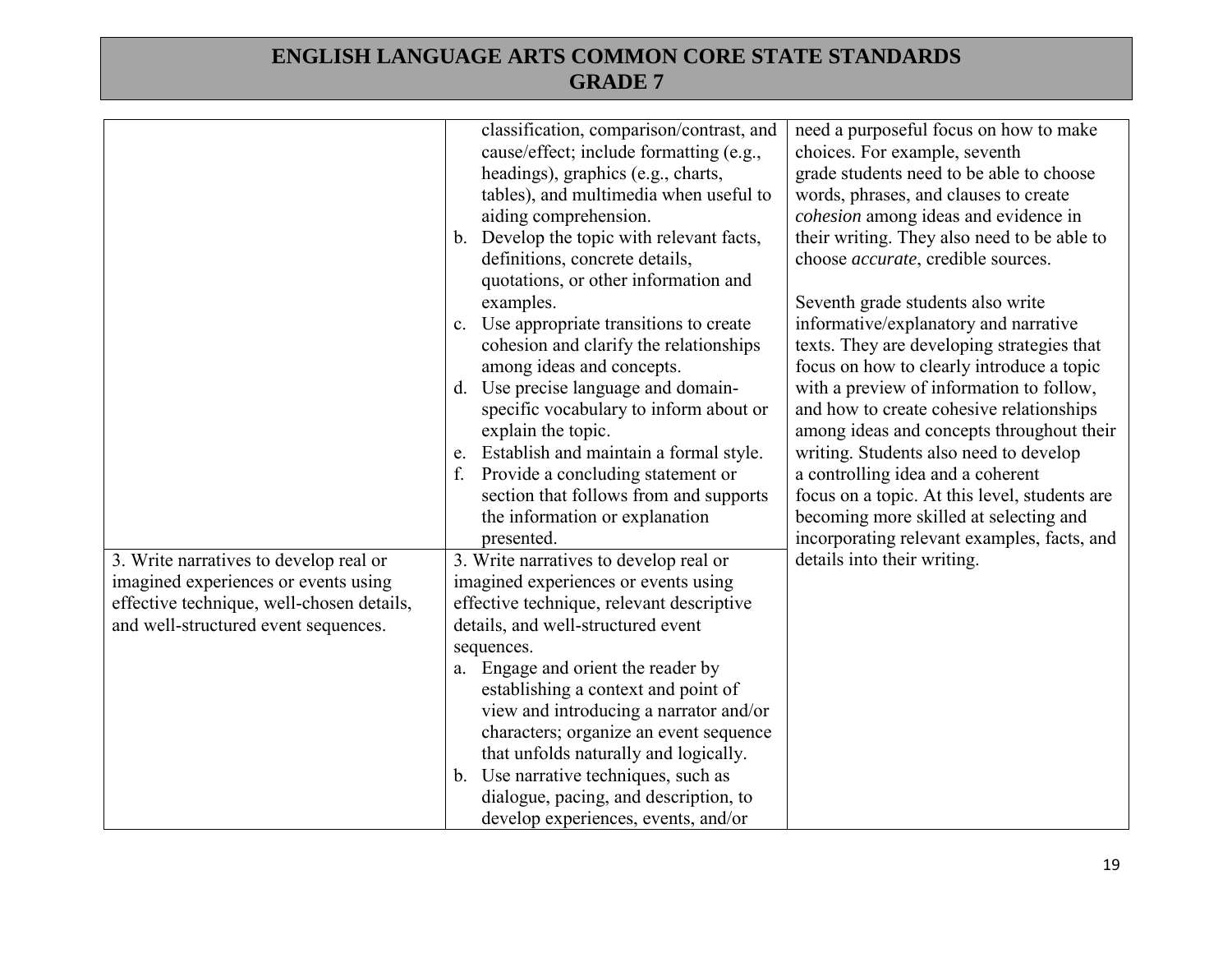|  | characters.<br>c. Use a variety of transition words,<br>phrases, and clauses to convey<br>sequence and signal shifts from one<br>time frame or setting to another.<br>d. Use precise words and phrases,<br>relevant descriptive details, and<br>sensory language to capture the action<br>and convey experiences and events.<br>e. Provide a conclusion that follows from<br>and reflects on the narrated experiences<br>or events. |  |
|--|-------------------------------------------------------------------------------------------------------------------------------------------------------------------------------------------------------------------------------------------------------------------------------------------------------------------------------------------------------------------------------------------------------------------------------------|--|
|  |                                                                                                                                                                                                                                                                                                                                                                                                                                     |  |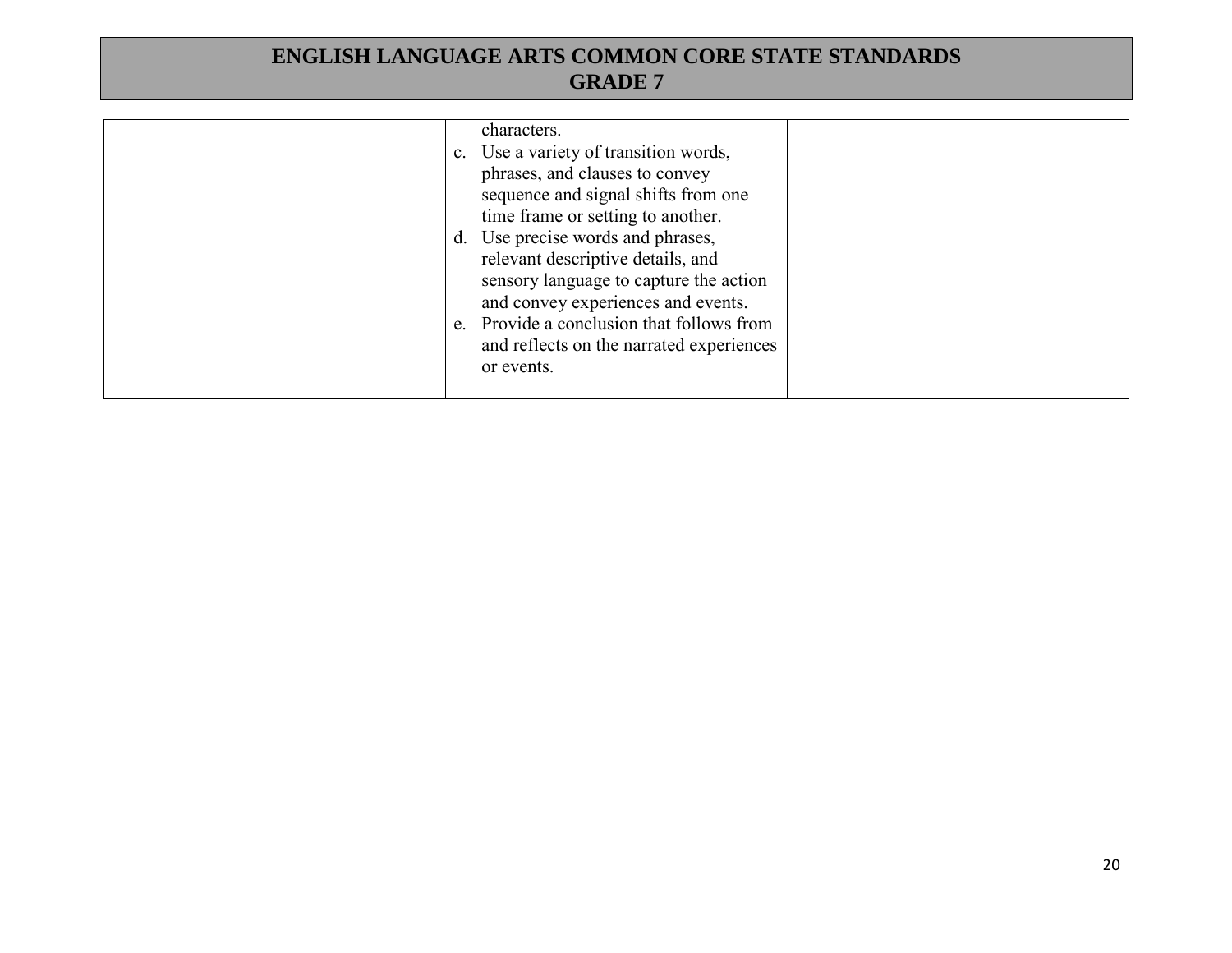| <b>CCR Anchor Standard</b>                                                                                                                       | <b>CCSS Standard</b>                                                                                                                                                                                                                                 | <b>Unpacking</b>                                                                                                                                                                                                                                                                                                                                            |
|--------------------------------------------------------------------------------------------------------------------------------------------------|------------------------------------------------------------------------------------------------------------------------------------------------------------------------------------------------------------------------------------------------------|-------------------------------------------------------------------------------------------------------------------------------------------------------------------------------------------------------------------------------------------------------------------------------------------------------------------------------------------------------------|
| <b>College and Career Readiness Anchor</b><br><b>Standards for Writing</b>                                                                       | Writing                                                                                                                                                                                                                                              |                                                                                                                                                                                                                                                                                                                                                             |
|                                                                                                                                                  | <b>Production and Distribution of Writing</b>                                                                                                                                                                                                        |                                                                                                                                                                                                                                                                                                                                                             |
| 4. Produce clear and coherent writing in<br>which the development, organization, and<br>style are appropriate to task, purpose, and<br>audience. | 4. Produce clear and coherent writing in<br>which the development, organization, and<br>style are appropriate to task, purpose, and<br>audience. (Grade-specific expectations for<br>writing types are defined in standards $1-3$<br>above.)         | Seventh grade students write in a<br>manner that demonstrates clarity of<br>thinking and organization. At this level,<br>students are learning to approach a piece<br>by determining the nature of the task, its<br>purpose and intended audience. Students                                                                                                 |
| 5. Develop and strengthen writing as<br>needed by planning, revising, editing,<br>rewriting, or trying a new approach.                           | 5. With some guidance and support from<br>peers and adults, develop and strengthen<br>writing as needed by planning, revising,<br>editing, rewriting, or trying a new<br>approach, focusing on how well purpose<br>and audience have been addressed. | must be able to precisely determine what it<br>is they are writing about. They must also<br>be able to determine the reason for writing.<br>For example, the reason or purpose of the<br>task may be to inform, to persuade, or to<br>describe. Students will also practice<br>developing a writing style. To do so,<br>students may imitate the style of a |
| 6. Use technology, including the Internet,<br>to produce and publish writing and to<br>interact and collaborate with others.                     | 6. Use technology, including the Internet,<br>to produce and publish writing and link to<br>and cite sources as well as to interact and<br>collaborate with others, including linking<br>to and citing sources.                                      | familiar author or genre and in effect,<br>develop/create their own.<br>Lastly, students learn to activate prior<br>knowledge and recall the various<br>organizational formats in which a text may<br>be presented, in order to support their own<br>writing.                                                                                               |
|                                                                                                                                                  |                                                                                                                                                                                                                                                      | Students will need to spend significant<br>amounts of time planning, drafting, editing<br>and revising in order to build a clear,<br>coherent composition and become familiar<br>with the overall process of writing.                                                                                                                                       |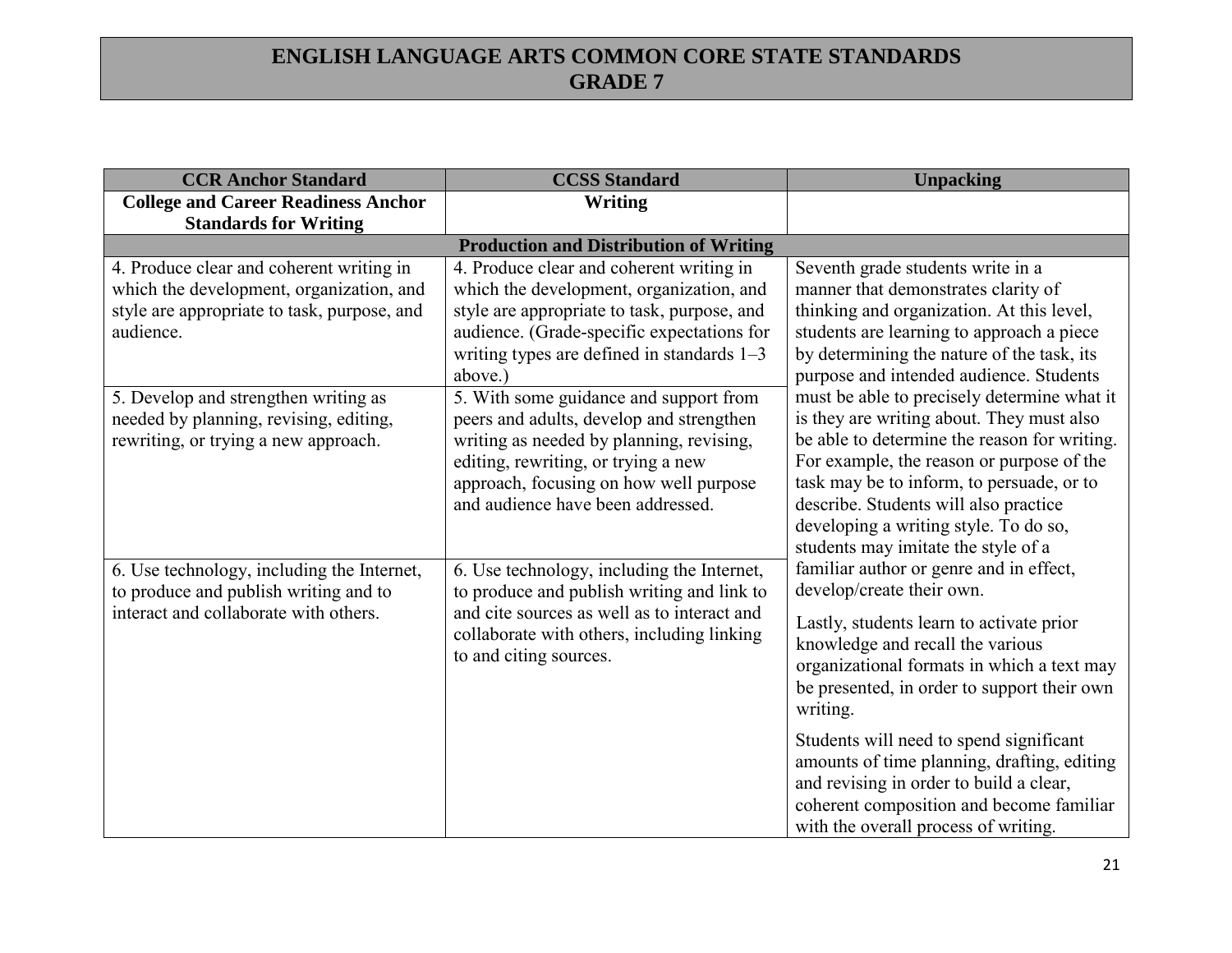|  | Seventh grade students need to engage in<br>behaviors that strengthen their writing.<br>They must learn how to accept guidance,<br>support and constructive criticism from<br>both peers and adults when planning,<br>revising, editing or rewriting a<br>composition. For example, students may<br>peer-edit based upon a list of constructive<br>commentary provided by the teacher and<br>be instructed to focus on purpose and<br>audience. With guidance and support,<br>students learn how to provide useful<br>feedback to their peers with the necessary<br>scaffolding from adults. In essence, peers<br>may search for particular elements to<br>comment on within the piece, such as<br>organization and/or clarity. |
|--|---------------------------------------------------------------------------------------------------------------------------------------------------------------------------------------------------------------------------------------------------------------------------------------------------------------------------------------------------------------------------------------------------------------------------------------------------------------------------------------------------------------------------------------------------------------------------------------------------------------------------------------------------------------------------------------------------------------------------------|
|  | Seventh grade students use technology<br>as a tool to create and share work.<br>At this level, students are developing<br>the ability to search for online articles and<br>electronic journals in order to learn and<br>conduct research on a given topic. Students<br>will learn to gather and sort information<br>from multiple online sources to weave the<br>information into their own writing. They<br>will practice giving credit to the authors'<br>ideas by learning how to cite sources<br>accurately and in proper format. This<br>practice will enable students to feel their<br>writing is worthy of publication on a                                                                                              |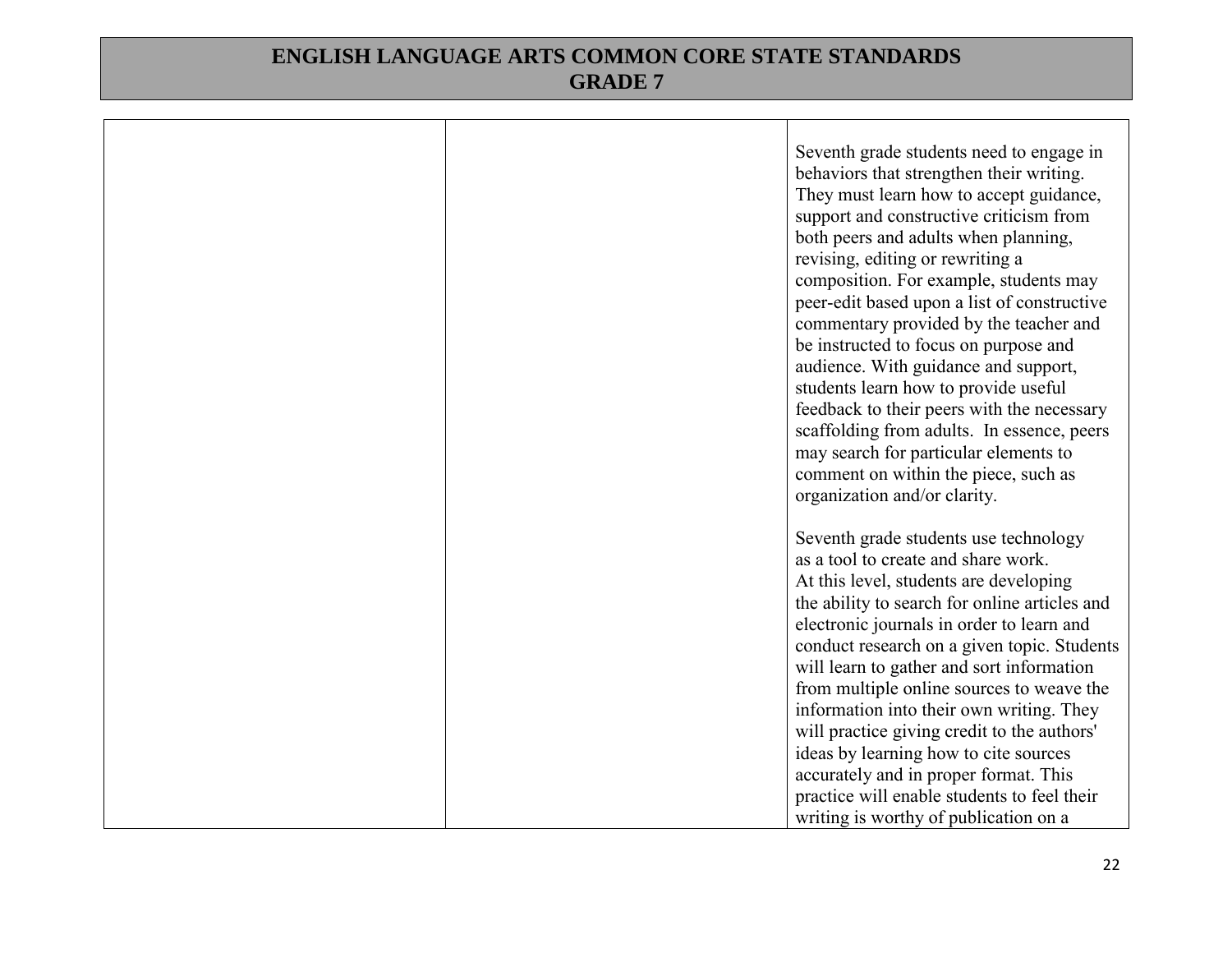| literary website or website of their own |
|------------------------------------------|
| creation. When publishing their work,    |
| students might also link to the cited    |
| information allowing readers to gain     |
| background as to how the author          |
|                                          |
|                                          |
|                                          |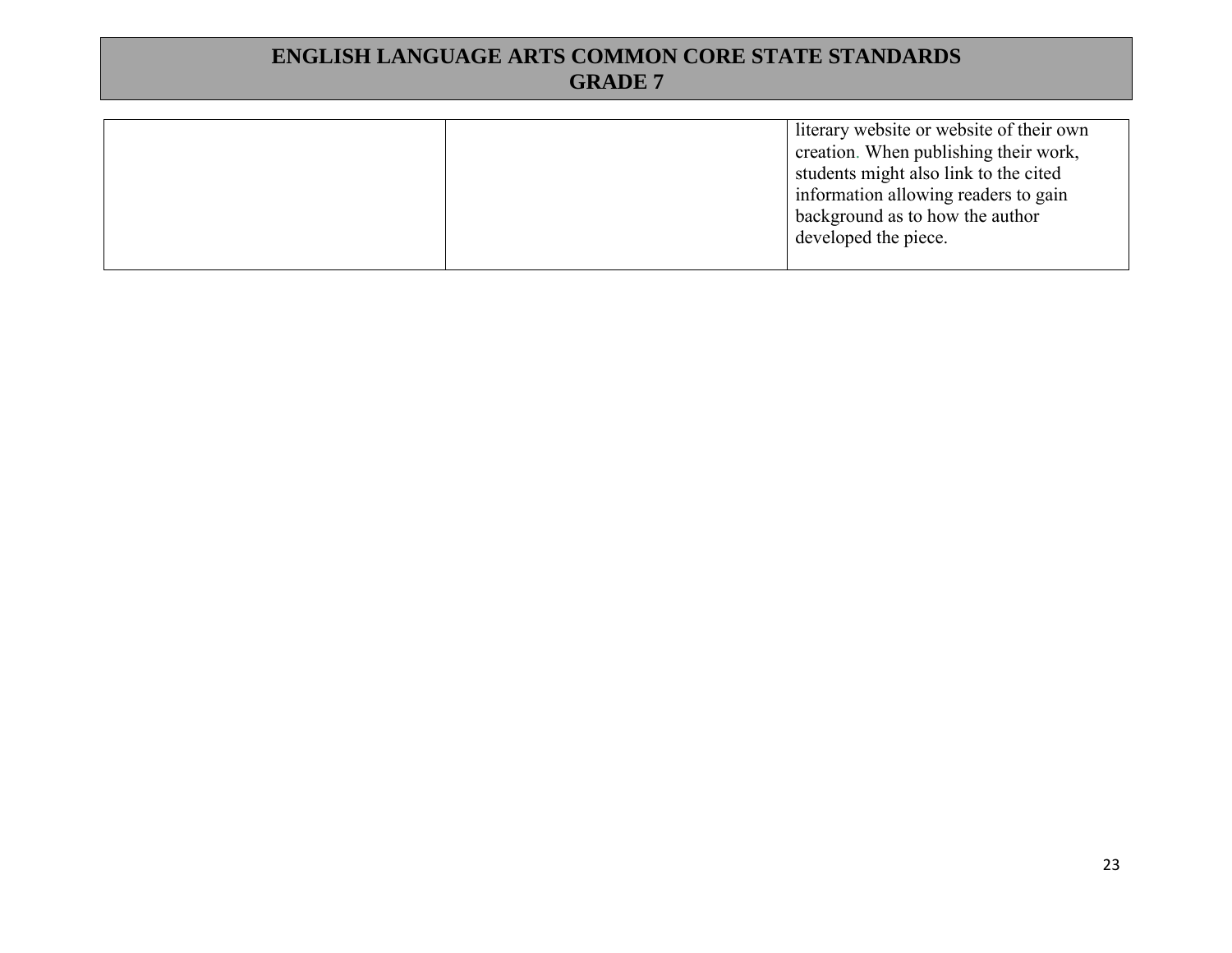| <b>CCR Anchor Standard</b>                                                                                                                                                                       | <b>CCSS Standard</b>                                                                                                                                                                                                                                                                                                                                                                                                                                                                                                                                                | <b>Unpacking</b>                                                                                                                                                                                                                                                                                                                                                                                                                                                                                                                                                                                                                       |
|--------------------------------------------------------------------------------------------------------------------------------------------------------------------------------------------------|---------------------------------------------------------------------------------------------------------------------------------------------------------------------------------------------------------------------------------------------------------------------------------------------------------------------------------------------------------------------------------------------------------------------------------------------------------------------------------------------------------------------------------------------------------------------|----------------------------------------------------------------------------------------------------------------------------------------------------------------------------------------------------------------------------------------------------------------------------------------------------------------------------------------------------------------------------------------------------------------------------------------------------------------------------------------------------------------------------------------------------------------------------------------------------------------------------------------|
| <b>College and Career Readiness Anchor</b><br><b>Standards for Writing</b>                                                                                                                       | <b>Writing</b>                                                                                                                                                                                                                                                                                                                                                                                                                                                                                                                                                      |                                                                                                                                                                                                                                                                                                                                                                                                                                                                                                                                                                                                                                        |
|                                                                                                                                                                                                  | <b>Research to Build and Present Knowledge</b>                                                                                                                                                                                                                                                                                                                                                                                                                                                                                                                      |                                                                                                                                                                                                                                                                                                                                                                                                                                                                                                                                                                                                                                        |
| 7. Conduct short as well as more sustained<br>research projects based on focused<br>questions, demonstrating understanding of<br>the subject under investigation.                                | 7. Conduct short research projects to<br>answer a question, drawing on several<br>sources and generating additional related,<br>focused questions for further research and<br>investigation.                                                                                                                                                                                                                                                                                                                                                                        | Seventh grade students will engage in short<br>research projects to answer a self-selected<br>or teacher-assigned question. Students will<br>search for informational sources in an<br>effort to answer their question. The                                                                                                                                                                                                                                                                                                                                                                                                            |
| 8. Gather relevant information from<br>multiple print and digital sources, assess<br>the credibility and accuracy of each source,<br>and integrate the information while<br>avoiding plagiarism. | 8. Gather relevant information from<br>multiple print and digital sources, using<br>search terms effectively; assess the<br>credibility and accuracy of each source;<br>and quote or paraphrase the data and<br>conclusions of others while avoiding<br>plagiarism and following a standard format                                                                                                                                                                                                                                                                  | information they gather should inspire an<br>array of (or further) questions surrounding<br>the main one. This will prompt students to<br>continue their quest for<br>answers/information, and provide a focus<br>for their research.                                                                                                                                                                                                                                                                                                                                                                                                  |
|                                                                                                                                                                                                  | for citation.                                                                                                                                                                                                                                                                                                                                                                                                                                                                                                                                                       | Seventh grade students gather                                                                                                                                                                                                                                                                                                                                                                                                                                                                                                                                                                                                          |
| 9. Draw evidence from literary or<br>informational texts to support analysis,<br>reflection, and research.                                                                                       | 9. Draw evidence from literary or<br>informational texts to support analysis,<br>reflection, and research.<br>a. Apply grade 7 Reading standards to<br>literature (e.g., "Compare and contrast<br>a fictional portrayal of a time, place, or<br>character and a historical account of<br>the same period as a means of<br>understanding how authors of fiction<br>use or alter history").<br>Apply grade 7 Reading standards to<br>$b_{-}$<br>literary nonfiction (e.g. "Trace and<br>evaluate the argument and specific<br>claims in a text, assessing whether the | information from a variety of sources in<br>both print (reference texts) and digital<br>(online websites) formats. Students are<br>developing the ability to search for sources<br>quickly and effectively, using an<br>appropriate term(s) to guide them toward<br>the information they seek. They also learn<br>how to verify the information provided by<br>the source in order to determine its validity<br>and accuracy. For example, students may<br>do this work by comparing 2-3 historical<br>accounts and distinguishing the facts that<br>remain consistent from those that do not.<br>Students need instruction on when to |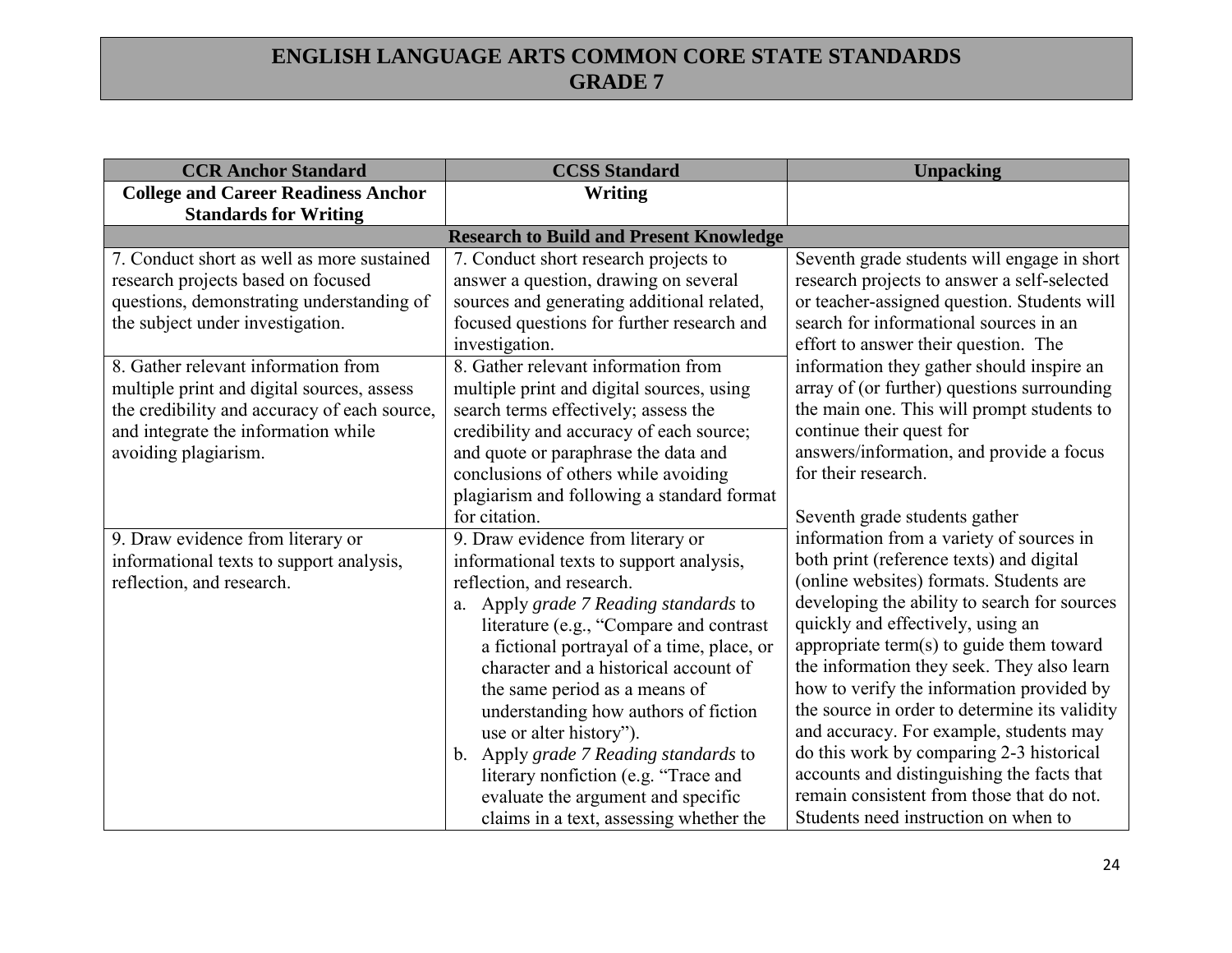| reasoning is sound and the evidence is<br>relevant and sufficient to support the<br>claims"). | discredit websites that do not seem<br>reliable. Seventh grade students must learn<br>to incorporate information from a source<br>and weave it into their own writing, citing<br>properly and in correct format to avoid<br>plagiarism. The students' writing<br>and the incorporated information<br>should flow, allowing readers to see how<br>one connects to the other.<br>Seventh grade students need to<br>draw evidence from literary or<br>informational texts to support their writing.<br>They will develop the ability to break-<br>apart and reflect upon textual evidence.<br>The thoughts and reflections derived from<br>the text's evidence may spark a students'<br>interest from which they may<br>conduct research. Conducting research<br>enables students to expand their thinking<br>and grow their ideas. Teachers may refer to<br>the reading standards for literature and<br>literary non-fiction for tasks already<br>familiar to students. |
|-----------------------------------------------------------------------------------------------|-----------------------------------------------------------------------------------------------------------------------------------------------------------------------------------------------------------------------------------------------------------------------------------------------------------------------------------------------------------------------------------------------------------------------------------------------------------------------------------------------------------------------------------------------------------------------------------------------------------------------------------------------------------------------------------------------------------------------------------------------------------------------------------------------------------------------------------------------------------------------------------------------------------------------------------------------------------------------|
|                                                                                               |                                                                                                                                                                                                                                                                                                                                                                                                                                                                                                                                                                                                                                                                                                                                                                                                                                                                                                                                                                       |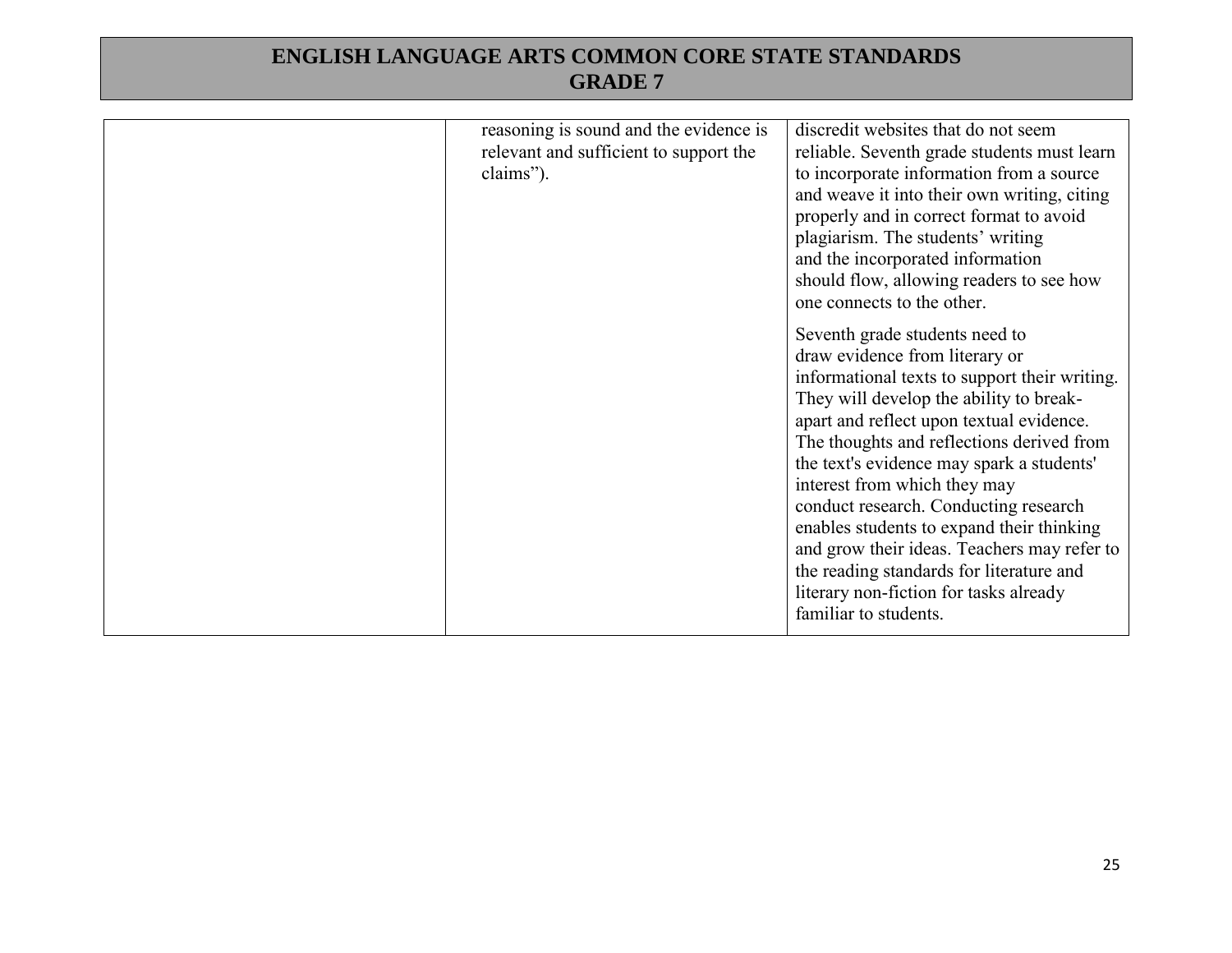| <b>CCR Anchor Standard</b>                                                                                                                                                                                        | <b>CCSS Standard</b>                                                                                                                                                                                                                     | <b>Unpacking</b>                                                                                                                                                                                                                                                                                                                                                                                                                                                                                                                                                                                                                                                                                                                                                                                                                                                                                                                                                                                             |
|-------------------------------------------------------------------------------------------------------------------------------------------------------------------------------------------------------------------|------------------------------------------------------------------------------------------------------------------------------------------------------------------------------------------------------------------------------------------|--------------------------------------------------------------------------------------------------------------------------------------------------------------------------------------------------------------------------------------------------------------------------------------------------------------------------------------------------------------------------------------------------------------------------------------------------------------------------------------------------------------------------------------------------------------------------------------------------------------------------------------------------------------------------------------------------------------------------------------------------------------------------------------------------------------------------------------------------------------------------------------------------------------------------------------------------------------------------------------------------------------|
| <b>College and Career Readiness Anchor</b><br><b>Standards for Writing</b>                                                                                                                                        | <b>Writing</b>                                                                                                                                                                                                                           |                                                                                                                                                                                                                                                                                                                                                                                                                                                                                                                                                                                                                                                                                                                                                                                                                                                                                                                                                                                                              |
|                                                                                                                                                                                                                   | <b>Range of Writing</b>                                                                                                                                                                                                                  |                                                                                                                                                                                                                                                                                                                                                                                                                                                                                                                                                                                                                                                                                                                                                                                                                                                                                                                                                                                                              |
| 10. Write routinely over extended time<br>frames (time for research, reflection, and<br>revision) and shorter time frames (a single<br>sitting or a day or two) for a range of tasks,<br>purposes, and audiences. | 10. Write routinely over extended time<br>frames (time for research, reflection, and<br>revision) and shorter time frames (a single<br>sitting or a day or two) for a range of<br>discipline-specific tasks, purposes, and<br>audiences. | Seventh grade students need to write<br>widely and often. They may spend a day<br>or two on a specific writing task or devote<br>several weeks to a more complex writing<br>assignment. For example, students may be<br>given a writing assignment to<br>understand the concept of 'audience'.<br>Students may be asked to write a<br>composition addressing a particular<br>audience on day one. On day two, they<br>may be asked to write the same composition<br>to an entirely different audience. They may<br>also spend several weeks on a more<br>complex writing assignment that spans the<br>collection of data, reflection upon new<br>material, writing, and revising.<br>A teacher may give students a week to<br>conduct research, another week to write,<br>and the final week, to spend revising.<br>Being exposed to shorter, task-driven<br>writing assignments in conjunction with<br>longer, more complex assignments on a<br>routine basis, will develop students'<br>writing abilities. |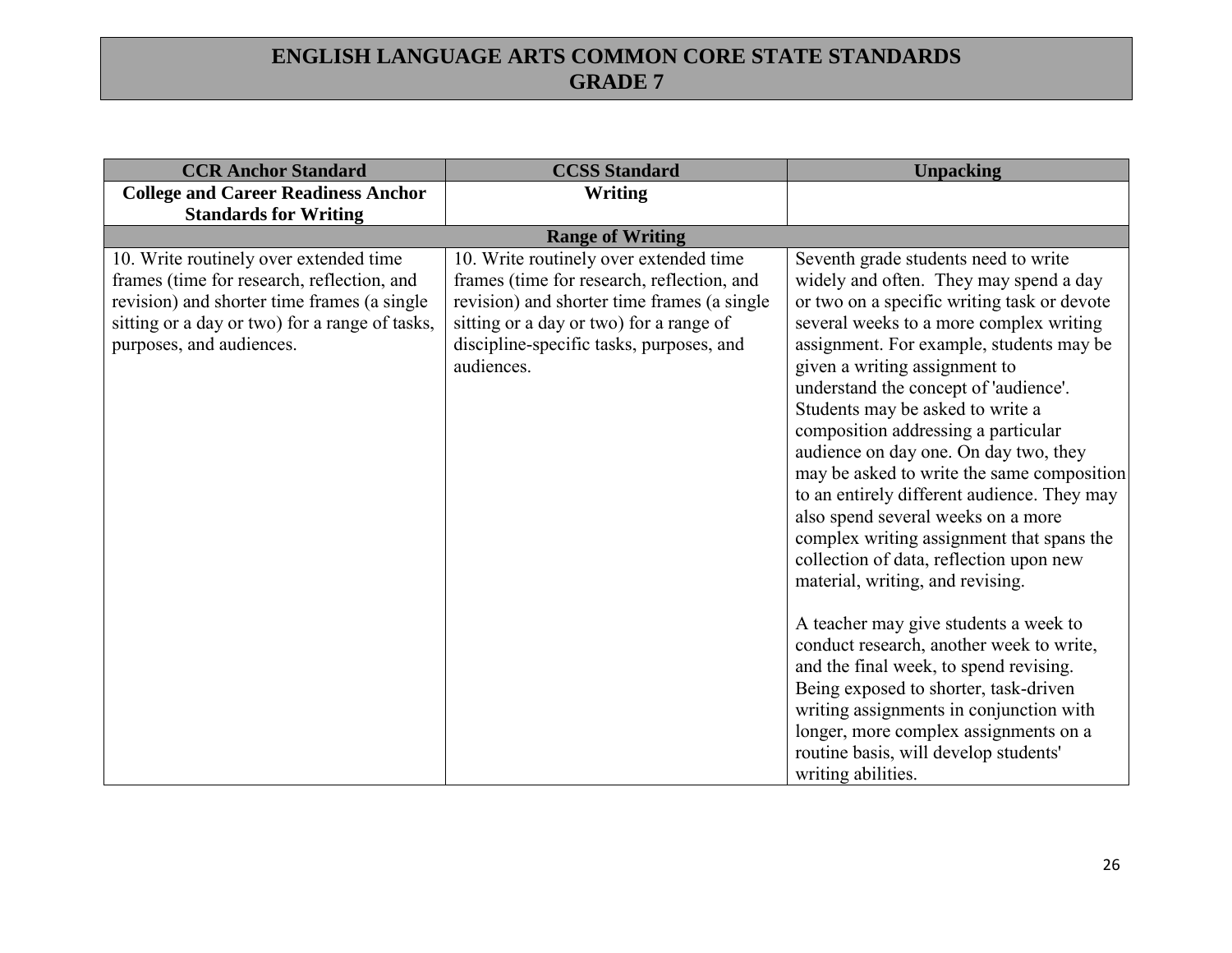| <b>CCR Anchor Standard</b>                                                                                                                                                                                | <b>CCSS Standard</b>                                                                                                                                                                                                                                                                                                                                                                                                                                                                                                                                                                                                                                                                                                                                                                                                                                                                                                                                 | <b>Unpacking</b>                                                                                                                                                                                                                                                                                                                                                                                                                                                                                                                                                                                                                                                                                                                                                                                                                                                                                                                                                                                                                                                    |
|-----------------------------------------------------------------------------------------------------------------------------------------------------------------------------------------------------------|------------------------------------------------------------------------------------------------------------------------------------------------------------------------------------------------------------------------------------------------------------------------------------------------------------------------------------------------------------------------------------------------------------------------------------------------------------------------------------------------------------------------------------------------------------------------------------------------------------------------------------------------------------------------------------------------------------------------------------------------------------------------------------------------------------------------------------------------------------------------------------------------------------------------------------------------------|---------------------------------------------------------------------------------------------------------------------------------------------------------------------------------------------------------------------------------------------------------------------------------------------------------------------------------------------------------------------------------------------------------------------------------------------------------------------------------------------------------------------------------------------------------------------------------------------------------------------------------------------------------------------------------------------------------------------------------------------------------------------------------------------------------------------------------------------------------------------------------------------------------------------------------------------------------------------------------------------------------------------------------------------------------------------|
| <b>College and Career Readiness Anchor</b>                                                                                                                                                                | <b>Speaking and Listening</b>                                                                                                                                                                                                                                                                                                                                                                                                                                                                                                                                                                                                                                                                                                                                                                                                                                                                                                                        |                                                                                                                                                                                                                                                                                                                                                                                                                                                                                                                                                                                                                                                                                                                                                                                                                                                                                                                                                                                                                                                                     |
| <b>Standards for Speaking and Listening</b>                                                                                                                                                               |                                                                                                                                                                                                                                                                                                                                                                                                                                                                                                                                                                                                                                                                                                                                                                                                                                                                                                                                                      |                                                                                                                                                                                                                                                                                                                                                                                                                                                                                                                                                                                                                                                                                                                                                                                                                                                                                                                                                                                                                                                                     |
|                                                                                                                                                                                                           | <b>Comprehension and Collaboration</b>                                                                                                                                                                                                                                                                                                                                                                                                                                                                                                                                                                                                                                                                                                                                                                                                                                                                                                               |                                                                                                                                                                                                                                                                                                                                                                                                                                                                                                                                                                                                                                                                                                                                                                                                                                                                                                                                                                                                                                                                     |
| 1. Prepare for and participate effectively in<br>a range of conversations and collaborations<br>with diverse partners, building on others'<br>ideas and expressing their own clearly and<br>persuasively. | 1. Engage effectively in a range of<br>collaborative discussions (one-on-one, in<br>groups, and teacher-led) with diverse<br>partners on grade 7 topics, texts, and<br>issues, building on others' ideas and<br>expressing their own clearly.<br>a. Come to discussions prepared, having<br>read or researched material under<br>study; explicitly draw on that<br>preparation by referring to evidence on<br>the topic, text, or issue to probe and<br>reflect on ideas under discussion.<br>b. Follow rules for collegial discussions,<br>track progress toward specific goals<br>and deadlines, and define individual<br>roles as needed.<br>c. Pose questions that elicit elaboration<br>and respond to others' questions and<br>comments with relevant observations<br>and ideas that bring the discussion back<br>on topic as needed.<br>d. Acknowledge new information<br>expressed by others and, when<br>warranted, modify their own views. | Seventh grade students will work<br>together in groups to collaborate<br>and 'bounce ideas' off one<br>another to build on others' ideas<br>and bring their own thinking to light. To<br>show mastery, students might participate in<br>partnerships, book clubs, Socratic<br>seminars, philosophical chairs, or teacher-<br>led class discussions. These structures<br>require students to prepare for<br>discussions/debates by becoming familiar<br>with the topic, text, or issue. Students then<br>come together, under the guidelines of a<br>specific structure, and probe for deeper<br>meanings beneath the topic, text, or<br>issue. They should take responsibility for<br>the groups' work by monitoring their<br>progress, asking and answering pointed<br>questions that require participants to<br>explain their responses, and<br>should reflect on and re-evaluate their<br>initial belief or stance. This process<br>encourages students to practice skills such<br>as active listening, connecting to others'<br>ideas, and progress monitoring. |
| 2. Integrate and evaluate information                                                                                                                                                                     | 2. Analyze the main ideas and supporting                                                                                                                                                                                                                                                                                                                                                                                                                                                                                                                                                                                                                                                                                                                                                                                                                                                                                                             |                                                                                                                                                                                                                                                                                                                                                                                                                                                                                                                                                                                                                                                                                                                                                                                                                                                                                                                                                                                                                                                                     |
| presented in diverse media and formats,                                                                                                                                                                   | details presented in diverse media and                                                                                                                                                                                                                                                                                                                                                                                                                                                                                                                                                                                                                                                                                                                                                                                                                                                                                                               |                                                                                                                                                                                                                                                                                                                                                                                                                                                                                                                                                                                                                                                                                                                                                                                                                                                                                                                                                                                                                                                                     |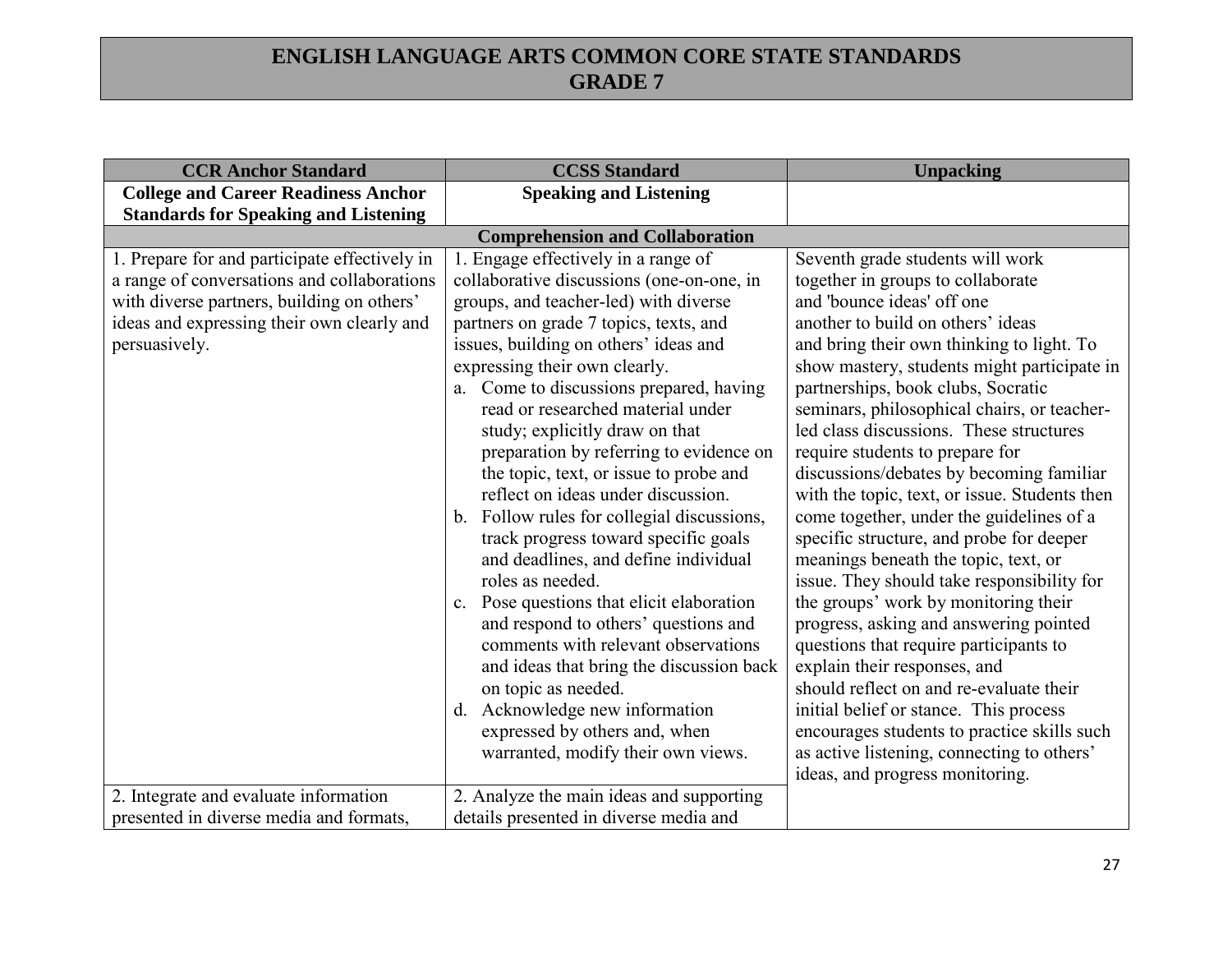| including visually, quantitatively, and<br>orally.                                        | formats (e.g., visually, quantitatively,<br>orally) and explain how the ideas clarify a<br>topic, text, or issue under study.                                | Seventh grade students are exposed to<br>information through various types of<br>media and format. From this information,                                                                                                                                                                                                                                                                                                                                                                                                                                                                                                                                                                                               |
|-------------------------------------------------------------------------------------------|--------------------------------------------------------------------------------------------------------------------------------------------------------------|-------------------------------------------------------------------------------------------------------------------------------------------------------------------------------------------------------------------------------------------------------------------------------------------------------------------------------------------------------------------------------------------------------------------------------------------------------------------------------------------------------------------------------------------------------------------------------------------------------------------------------------------------------------------------------------------------------------------------|
| 3. Evaluate a speaker's point of view,<br>reasoning, and use of evidence and<br>rhetoric. | 3. Delineate a speaker's argument and<br>specific claims, evaluating the soundness<br>of the reasoning and the relevance and<br>sufficiency of the evidence. | they learn to extract the main idea and the<br>details used to support it. This skill<br>requires students to synthesize the<br>information, sorting between the main<br>points and smaller details that work to<br>support the main points. To aid synthesis,<br>students might use a graphic organizer,<br>such as webbing or outlining the presented<br>information. Students also need to explain<br>how the main idea and supporting details<br>help them better understand a topic, text,<br>or issue. This can be accomplished through<br>dialogue or a written reflection.                                                                                                                                      |
|                                                                                           |                                                                                                                                                              | Seventh grade students evaluate a<br>speaker's argument to distinguish between<br>solid, supportive evidence and weaker<br>details that do not support the claim. One<br>way to approach this is through analyzing<br>debates. As students listen to a debate, they<br>must observe and follow claims, facts, and<br>evidence presented as support for the<br>speaker's argument. They may take notes<br>and use them to determine how tightly<br>woven the argument is to its supporting<br>evidence. "Does the evidence actually<br>support the argument? Is there enough<br>evidence to support the claim?" As students<br>sort the evidence and repeat this process<br>with a variety of texts, they may notice and |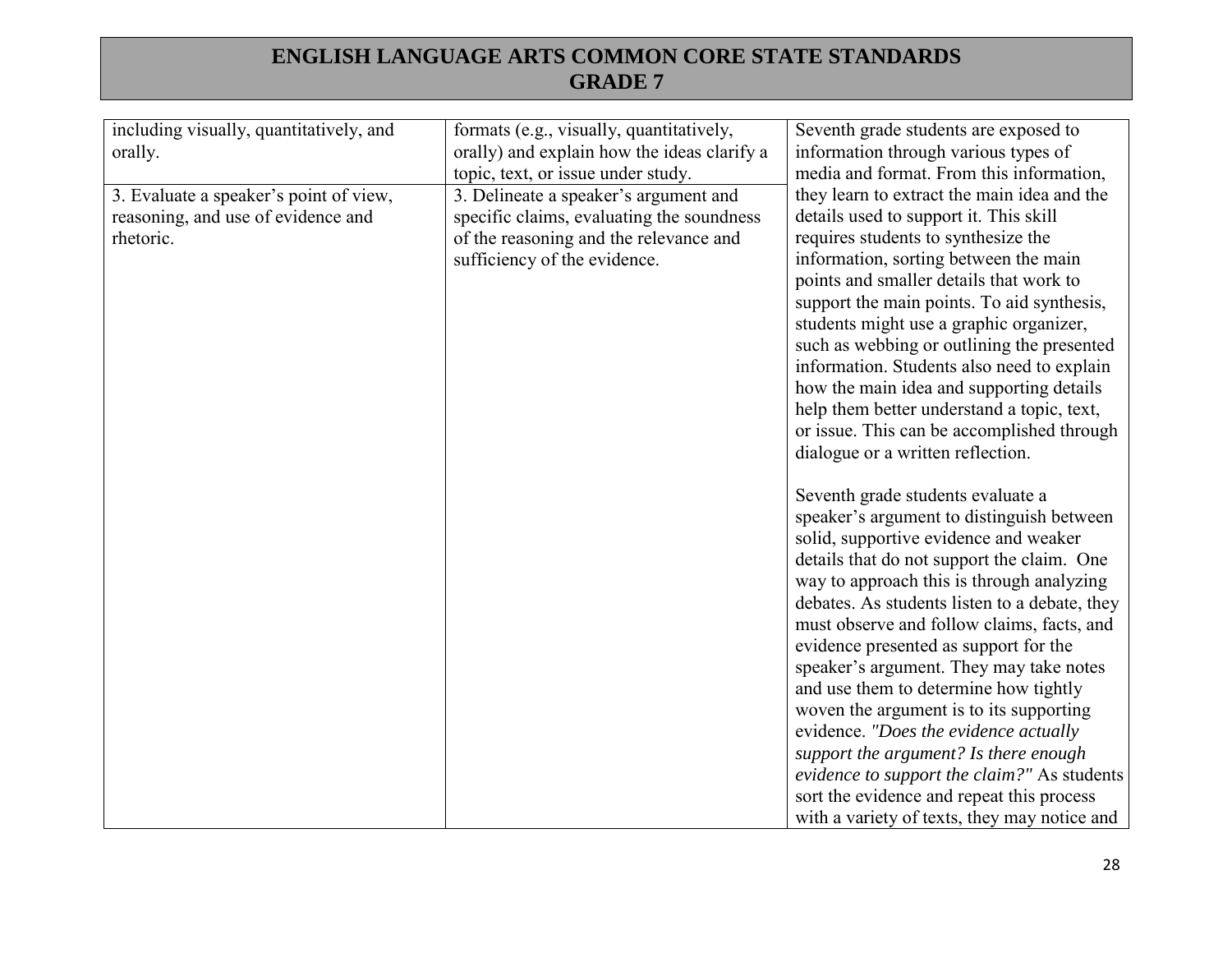| discuss patterns. For instance, students  |
|-------------------------------------------|
| may recognize that a number of texts cite |
| data without having the original studies  |
| explained.                                |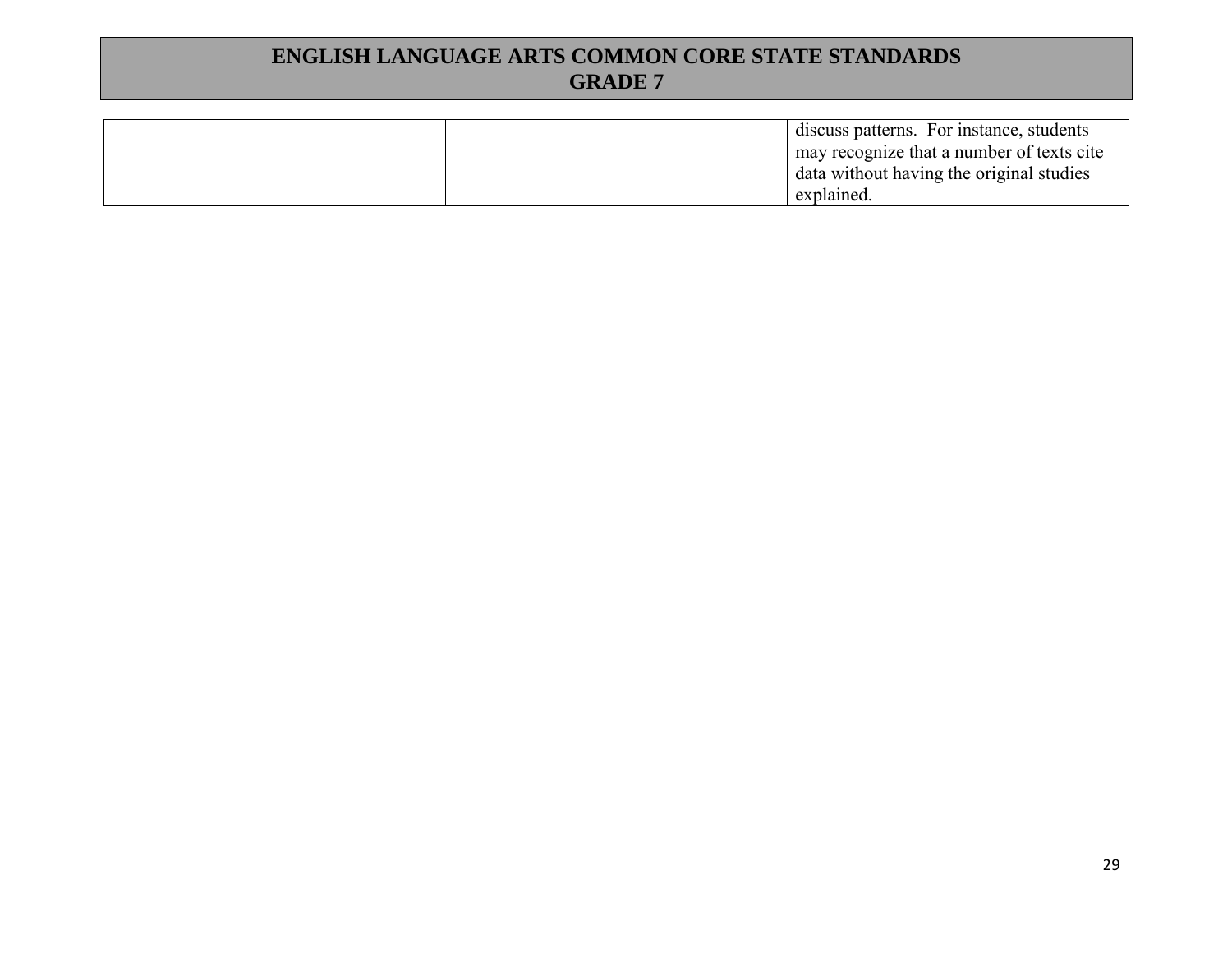| <b>CCR Anchor Standard</b>                  | <b>CCSS Standard</b>                                                          | <b>Unpacking</b>                                                                      |
|---------------------------------------------|-------------------------------------------------------------------------------|---------------------------------------------------------------------------------------|
| <b>College and Career Readiness Anchor</b>  | <b>Speaking and Listening</b>                                                 |                                                                                       |
| <b>Standards for Speaking and Listening</b> |                                                                               |                                                                                       |
| 4. Present information, findings, and       | <b>Presentation of Knowledge and Ideas</b><br>4. Present claims and findings, | Seventh grade students will build                                                     |
| supporting evidence such that listeners can | emphasizing salient points in a focused,                                      | arguments to prepare for                                                              |
| follow the line of reasoning and the        | coherent manner with pertinent                                                | persuasive speeches on topics of interest or                                          |
| organization, development, and style are    | descriptions, facts, details, and examples;                                   | address the class on a teacher-assigned                                               |
| appropriate to task, purpose, and audience. | use appropriate eye contact, adequate                                         | topic. When students present their claims                                             |
|                                             | volume, and clear pronunciation                                               | or findings, they should use practices that                                           |
| 5. Make strategic use of digital media and  | 5. Include multimedia components and                                          | engage their audience, emphasizing                                                    |
| visual displays of data to express          | visual displays in presentations to clarify                                   | important points with different pitch or                                              |
| information and enhance understanding of    | claims and findings and emphasize salient                                     | volume, and elaborating on a point                                                    |
| presentations.                              | points.                                                                       | that listeners may need more explanation                                              |
| 6. Adapt speech to a variety of contexts    | 6. Adapt speech to a variety of contexts                                      | to understand.                                                                        |
| and communicative tasks, demonstrating      | and tasks, demonstrating command of                                           |                                                                                       |
| command of formal English when              | formal English when indicated or                                              | When giving presentations, seventh grade<br>students use multimedia and visual        |
| indicated or appropriate.                   | appropriate.                                                                  |                                                                                       |
|                                             |                                                                               | displays to enhance their work. To do this,<br>students must be familiar with various |
|                                             |                                                                               | types of multimedia (text, audio, still                                               |
|                                             |                                                                               | images, animation, and video) and visual                                              |
|                                             |                                                                               | displays (posters, props). Students must                                              |
|                                             |                                                                               | find meaningful ways to include these                                                 |
|                                             |                                                                               | tools in their presentations. Students may                                            |
|                                             |                                                                               | break down their presentations to identify                                            |
|                                             |                                                                               | where to incorporate multimedia and                                                   |
|                                             |                                                                               | visual displays, as well as implement                                                 |
|                                             |                                                                               | specific video clips to enhance audience                                              |
|                                             |                                                                               | interest and learning. Students use these                                             |
|                                             |                                                                               | tools to help make their claims and                                                   |
|                                             |                                                                               | findings clear and to emphasize important                                             |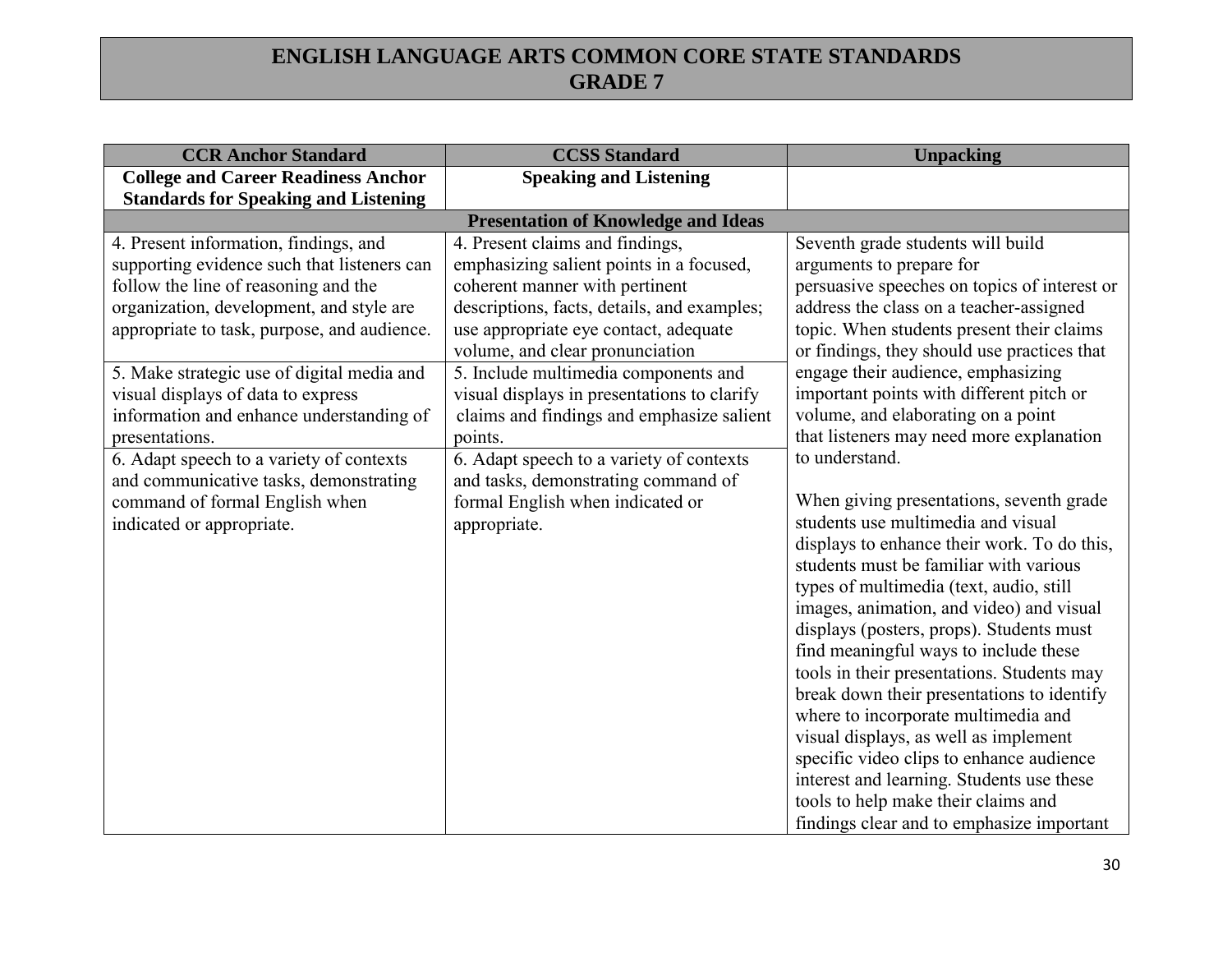| points for their audience. Students in      |
|---------------------------------------------|
| seventh grade become more familiar with     |
| the way their own speech sounds. They       |
| observe when it is appropriate to use       |
| informal language versus formal English.    |
| Students need to recognize and consider to  |
| whom they are presenting (audience) and     |
| consider if the topic and language style    |
| correspond appropriately. Students need to  |
| reflect on their use of language and revise |
| as needed.                                  |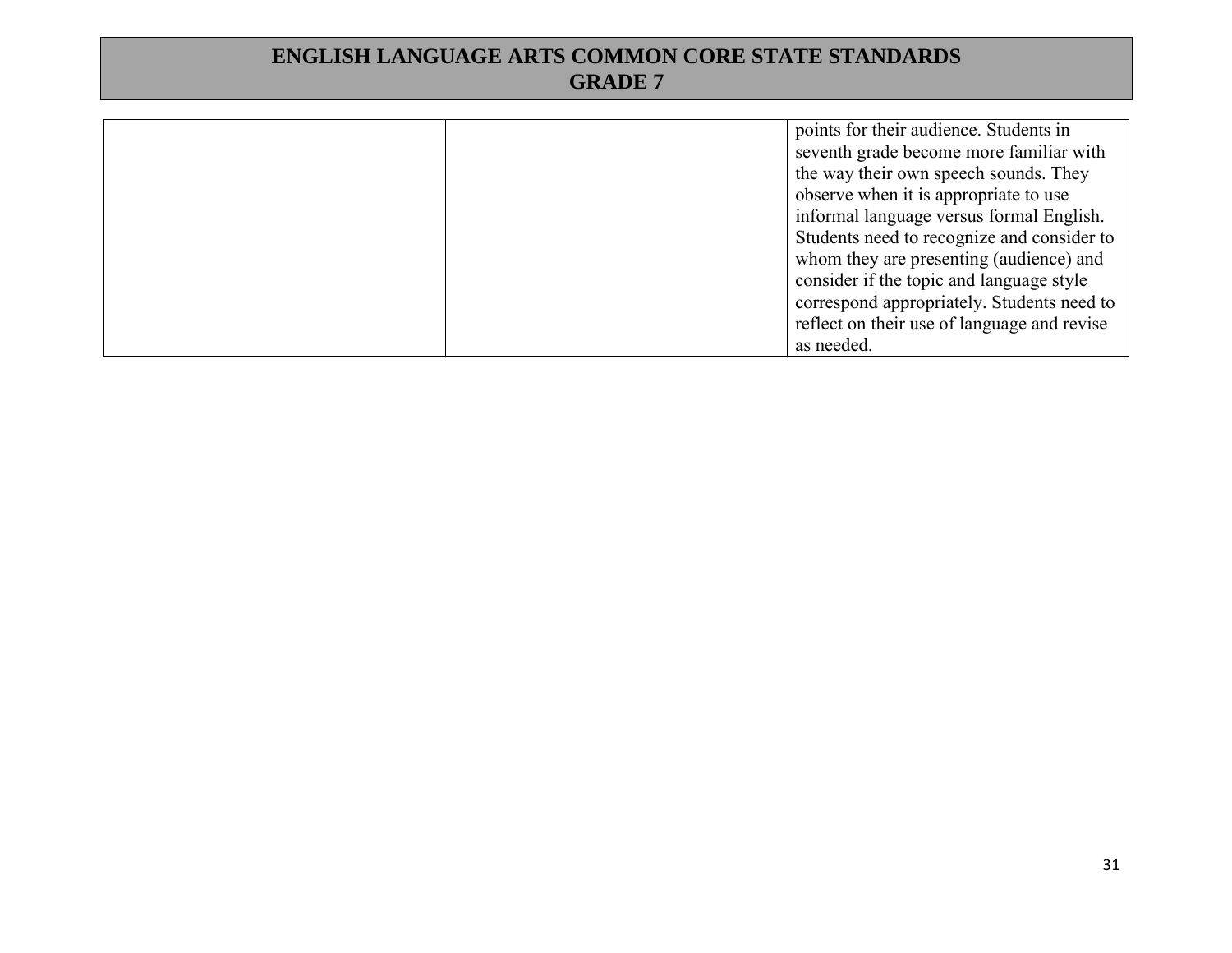| <b>CCR Anchor Standard</b>                                                                                                                                                                                                                        | <b>CCSS Standard</b>                                                                                                                                                                                                                                                                                                                                                                                                                                                                                                                                                                                                                                                                                                                                                                                   | <b>Unpacking</b>                                                                                                                                                                                                                                                                                                                                                                                                                                                                                                                                                                                                                                                                                                                                                                                                                                                                                                                               |
|---------------------------------------------------------------------------------------------------------------------------------------------------------------------------------------------------------------------------------------------------|--------------------------------------------------------------------------------------------------------------------------------------------------------------------------------------------------------------------------------------------------------------------------------------------------------------------------------------------------------------------------------------------------------------------------------------------------------------------------------------------------------------------------------------------------------------------------------------------------------------------------------------------------------------------------------------------------------------------------------------------------------------------------------------------------------|------------------------------------------------------------------------------------------------------------------------------------------------------------------------------------------------------------------------------------------------------------------------------------------------------------------------------------------------------------------------------------------------------------------------------------------------------------------------------------------------------------------------------------------------------------------------------------------------------------------------------------------------------------------------------------------------------------------------------------------------------------------------------------------------------------------------------------------------------------------------------------------------------------------------------------------------|
| <b>College and Career Readiness Anchor</b>                                                                                                                                                                                                        | Language                                                                                                                                                                                                                                                                                                                                                                                                                                                                                                                                                                                                                                                                                                                                                                                               |                                                                                                                                                                                                                                                                                                                                                                                                                                                                                                                                                                                                                                                                                                                                                                                                                                                                                                                                                |
| <b>Standards for Language</b>                                                                                                                                                                                                                     |                                                                                                                                                                                                                                                                                                                                                                                                                                                                                                                                                                                                                                                                                                                                                                                                        |                                                                                                                                                                                                                                                                                                                                                                                                                                                                                                                                                                                                                                                                                                                                                                                                                                                                                                                                                |
|                                                                                                                                                                                                                                                   | <b>Conventions of Standard English</b>                                                                                                                                                                                                                                                                                                                                                                                                                                                                                                                                                                                                                                                                                                                                                                 |                                                                                                                                                                                                                                                                                                                                                                                                                                                                                                                                                                                                                                                                                                                                                                                                                                                                                                                                                |
| 1. Demonstrate command of the<br>conventions of standard English grammar<br>and usage when writing or speaking.<br>2. Demonstrate command of the<br>conventions of standard English<br>capitalization, punctuation, and spelling<br>when writing. | 1. Demonstrate command of the<br>conventions of standard English grammar<br>and usage when writing or speaking.<br>Explain the function of phrases and<br>a.<br>clauses in general and their function in<br>specific sentences.<br>b. Choose among simple, compound,<br>complex, and compound-complex<br>sentences to signal differing<br>relationships among ideas.<br>c. Place phrases and clauses within a<br>sentence, recognizing and correcting<br>misplaced and dangling modifiers.*<br>2. Demonstrate command of the<br>conventions of standard English<br>capitalization, punctuation, and spelling<br>when writing.<br>a. Use a comma to separate coordinate<br>adjectives (e.g., It was a fascinating,<br>enjoyable movie but not He wore an<br>old[,] green shirt).<br>b. Spell correctly. | An understanding of language is essential<br>for effective communication. The inclusion<br>of language standards in their own strand<br>should not be taken as an indication that<br>skills related to conventions, knowledge of<br>language, and vocabulary are unimportant<br>to reading, writing, speaking, and listening;<br>indeed, they are inseparable from such<br>contexts.<br>Seventh grade students show<br>understanding of how grammatical<br>conventions and usage effectively<br>communicate meaning to the reader or<br>listener. They may explain the purpose of<br>phrases or clauses in a given sentence,<br>select and use the appropriate type of<br>sentence (simple, compound, complex,<br>compound-complex) to express a thought,<br>or insert phrases or clauses into a sentence<br>in a way that is grammatically correct. To<br>develop understanding of this standard,<br>students may manipulate sentences from a |
|                                                                                                                                                                                                                                                   |                                                                                                                                                                                                                                                                                                                                                                                                                                                                                                                                                                                                                                                                                                                                                                                                        | piece of their own writing, repositioning<br>phrases or clauses to determine which                                                                                                                                                                                                                                                                                                                                                                                                                                                                                                                                                                                                                                                                                                                                                                                                                                                             |
|                                                                                                                                                                                                                                                   |                                                                                                                                                                                                                                                                                                                                                                                                                                                                                                                                                                                                                                                                                                                                                                                                        | placement best expresses their thoughts.                                                                                                                                                                                                                                                                                                                                                                                                                                                                                                                                                                                                                                                                                                                                                                                                                                                                                                       |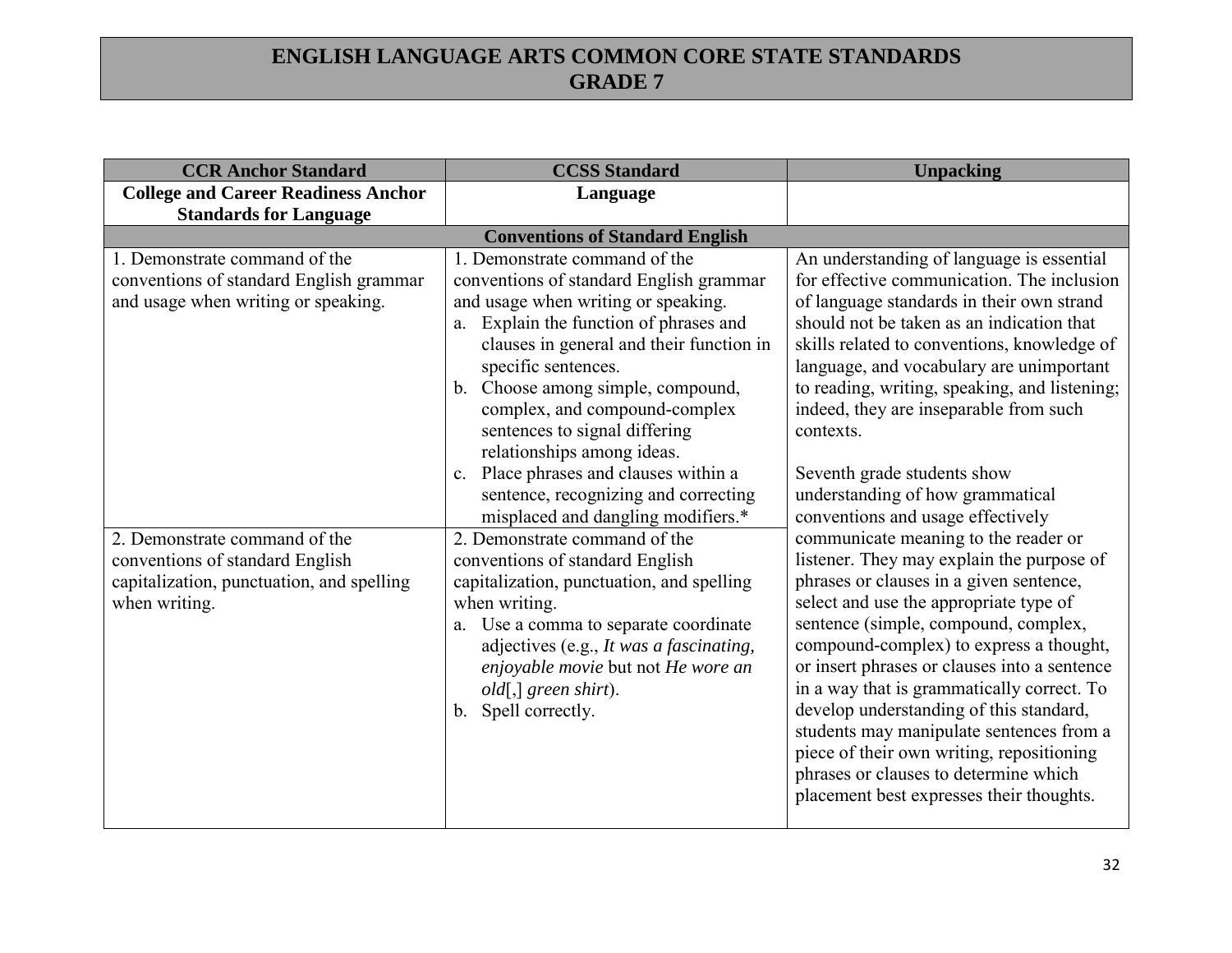| Seventh grade students know the use of       |
|----------------------------------------------|
| standard conventions is part of commun-      |
| icating effectively. They need regular       |
| modeling of appropriate capitalization,      |
| punctuation, and spelling as well as time to |
| practice with these conventions in their own |
| writing. Practice may occur through gram-    |
| matical mini-lessons or editing conferences  |
| using authentic texts as models. As students |
| learn to use new conventions appropriately,  |
| they are held accountable for them in        |
| writing assignments.                         |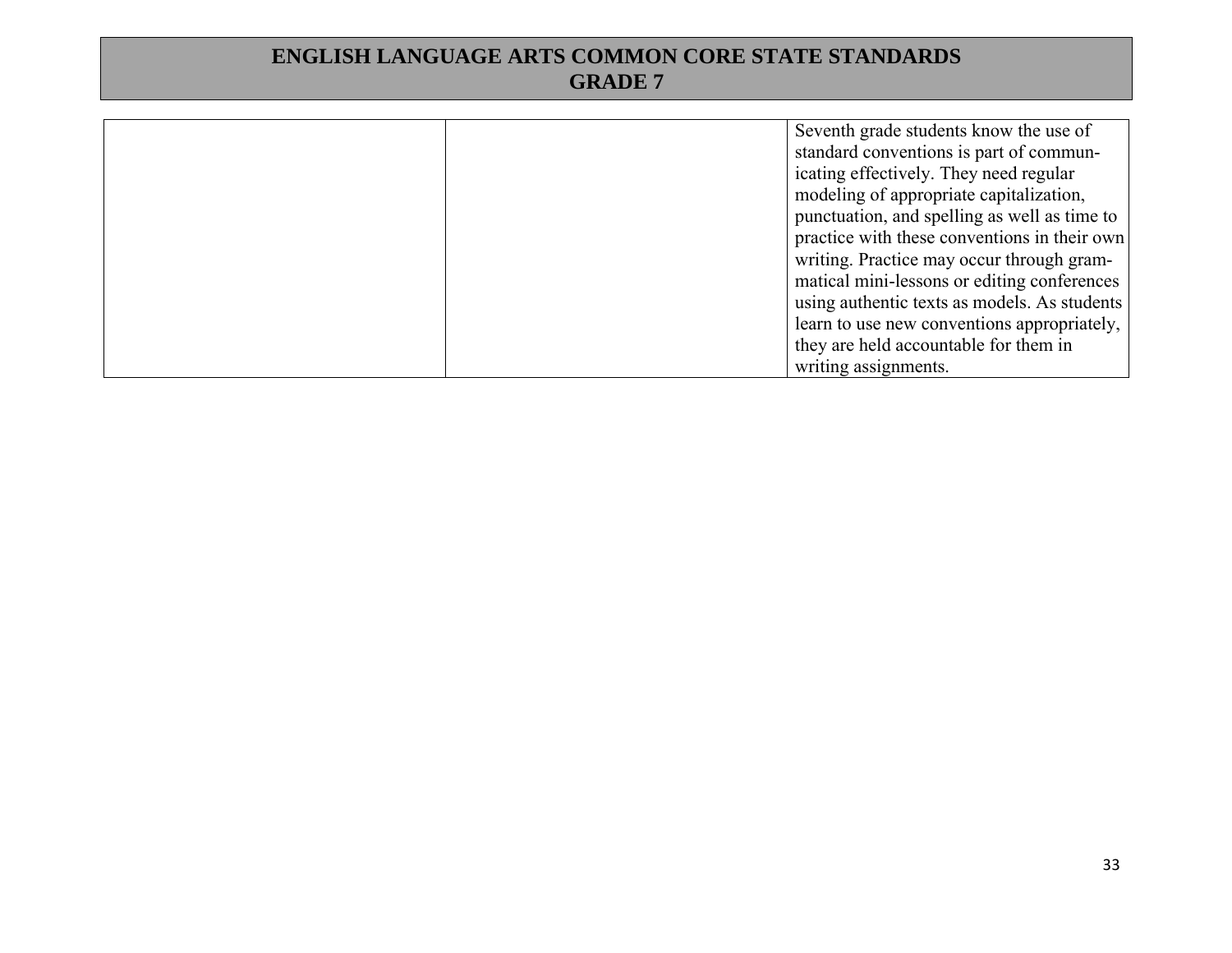| <b>CCR Anchor Standard</b>                                                                                                                                                                                        | <b>CCSS Standard</b>                                                                                                                                                                                                                         | <b>Unpacking</b>                                                                                                                                                                                                                                                                                                                                                                          |
|-------------------------------------------------------------------------------------------------------------------------------------------------------------------------------------------------------------------|----------------------------------------------------------------------------------------------------------------------------------------------------------------------------------------------------------------------------------------------|-------------------------------------------------------------------------------------------------------------------------------------------------------------------------------------------------------------------------------------------------------------------------------------------------------------------------------------------------------------------------------------------|
| <b>College and Career Readiness Anchor</b>                                                                                                                                                                        | Language                                                                                                                                                                                                                                     |                                                                                                                                                                                                                                                                                                                                                                                           |
| <b>Standards for Language</b>                                                                                                                                                                                     |                                                                                                                                                                                                                                              |                                                                                                                                                                                                                                                                                                                                                                                           |
|                                                                                                                                                                                                                   | <b>Knowledge of Language</b>                                                                                                                                                                                                                 |                                                                                                                                                                                                                                                                                                                                                                                           |
| 3. Apply knowledge of language to<br>understand how language functions in<br>different contexts, to make effective<br>choices for meaning or style, and to<br>comprehend more fully when reading or<br>listening. | 3. Use knowledge of language and its<br>conventions when writing, speaking,<br>reading, or listening.<br>Choose language that expresses ideas<br>a.<br>precisely and concisely, recognizing<br>and eliminating wordiness and<br>redundancy.* | Seventh grade students know that language<br>is used to convey ideas. They use language<br>that clearly expresses these ideas, avoiding<br>excessive words and repetition. To practice<br>this, students may audio-record themselves<br>giving a speech and assess it for<br>conciseness. Or, students may edit a<br>written piece of work by identifying over-<br>used words or phrases. |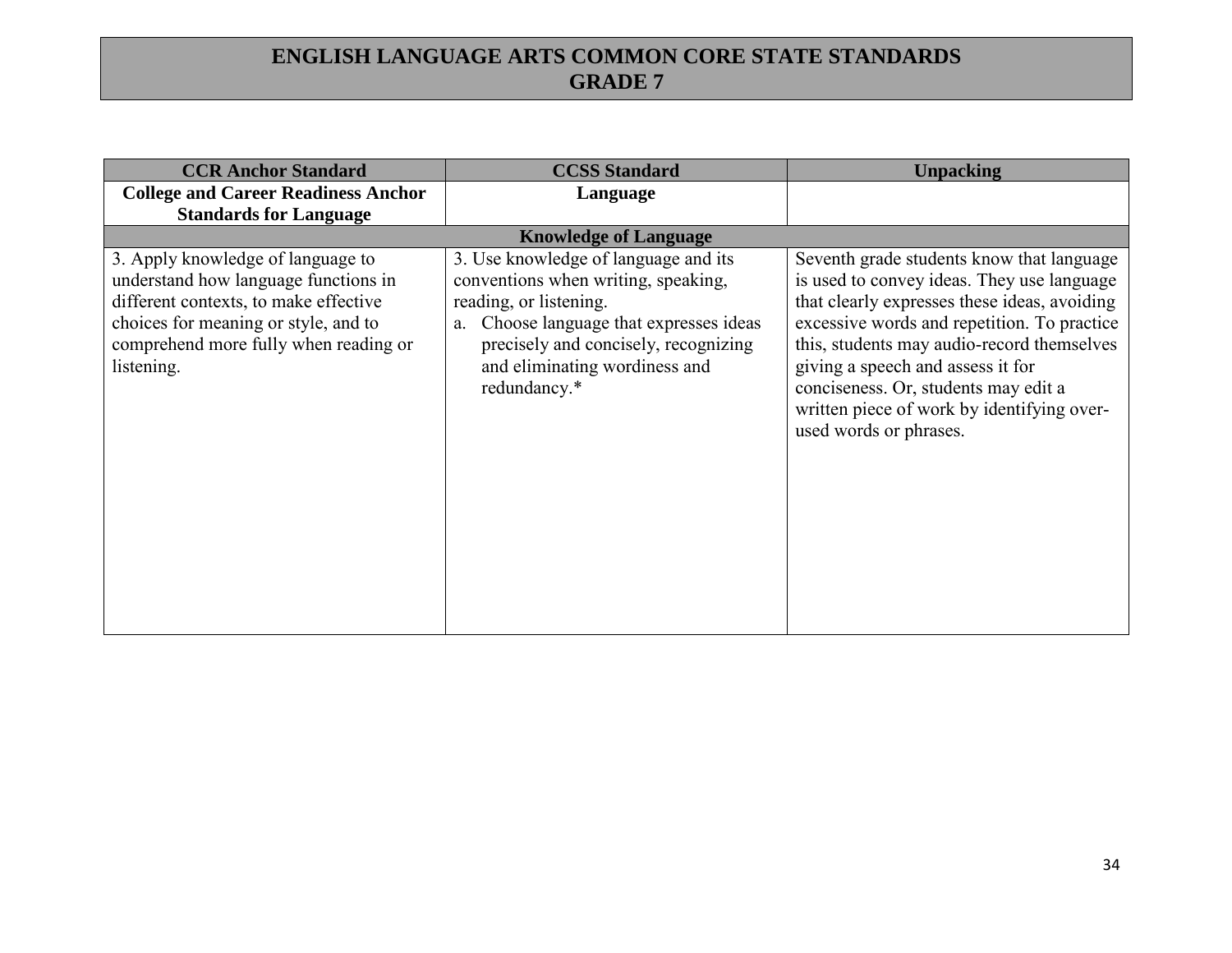| <b>CCR Anchor Standard</b>                                                                                                                                                                                                                | <b>CCSS Standard</b>                                                                                                                                                                                                                                                                                                                                                                                                                                                                                                                                                                                                                                                                                                                                                                                                                                                                                                                                                       | <b>Unpacking</b>                                                                                                                                                                                                                                                                                                                                                                                                                                                                                                                                                                                                                                                                                                                                                                                                                                                                                                                                                                                                                                                                          |
|-------------------------------------------------------------------------------------------------------------------------------------------------------------------------------------------------------------------------------------------|----------------------------------------------------------------------------------------------------------------------------------------------------------------------------------------------------------------------------------------------------------------------------------------------------------------------------------------------------------------------------------------------------------------------------------------------------------------------------------------------------------------------------------------------------------------------------------------------------------------------------------------------------------------------------------------------------------------------------------------------------------------------------------------------------------------------------------------------------------------------------------------------------------------------------------------------------------------------------|-------------------------------------------------------------------------------------------------------------------------------------------------------------------------------------------------------------------------------------------------------------------------------------------------------------------------------------------------------------------------------------------------------------------------------------------------------------------------------------------------------------------------------------------------------------------------------------------------------------------------------------------------------------------------------------------------------------------------------------------------------------------------------------------------------------------------------------------------------------------------------------------------------------------------------------------------------------------------------------------------------------------------------------------------------------------------------------------|
|                                                                                                                                                                                                                                           |                                                                                                                                                                                                                                                                                                                                                                                                                                                                                                                                                                                                                                                                                                                                                                                                                                                                                                                                                                            |                                                                                                                                                                                                                                                                                                                                                                                                                                                                                                                                                                                                                                                                                                                                                                                                                                                                                                                                                                                                                                                                                           |
| <b>College and Career Readiness Anchor</b><br><b>Standards for Language</b>                                                                                                                                                               | Language                                                                                                                                                                                                                                                                                                                                                                                                                                                                                                                                                                                                                                                                                                                                                                                                                                                                                                                                                                   |                                                                                                                                                                                                                                                                                                                                                                                                                                                                                                                                                                                                                                                                                                                                                                                                                                                                                                                                                                                                                                                                                           |
|                                                                                                                                                                                                                                           | <b>Vocabulary Acquisition and Use</b>                                                                                                                                                                                                                                                                                                                                                                                                                                                                                                                                                                                                                                                                                                                                                                                                                                                                                                                                      |                                                                                                                                                                                                                                                                                                                                                                                                                                                                                                                                                                                                                                                                                                                                                                                                                                                                                                                                                                                                                                                                                           |
| 4. Determine or clarify the meaning of<br>unknown and multiple-meaning words and<br>phrases by using context clues, analyzing<br>meaningful word parts, and consulting<br>general and specialized reference<br>materials, as appropriate. | 4. Determine or clarify the meaning of<br>unknown and multiple-meaning words and<br>phrases based on grade 7 reading and<br>content, choosing flexibly from a range of<br>strategies.<br>a. Use context (e.g., the overall meaning<br>of a sentence or paragraph; a word's<br>position or function in a sentence) as a<br>clue to the meaning of a word or<br>phrase.<br>b. Use common, grade-appropriate Greek<br>or Latin affixes and roots as clues to<br>the meaning of a word (e.g.,<br>belligerent, bellicose, rebel).<br>Consult general and specialized<br>$c_{\cdot}$<br>reference materials (e.g., dictionaries,<br>glossaries, thesauruses), both print and<br>digital, to find the pronunciation of a<br>word or determine or clarify its precise<br>meaning or its part of speech.<br>Verify the preliminary determination of<br>$d_{\cdot}$<br>the meaning of a word or phrase (e.g.,<br>by checking the inferred meaning in<br>context or in a dictionary). | Seventh grade students use their<br>familiarity with language and its structure<br>as a tool to aid their comprehension. To<br>achieve this, students will draw from a<br>variety of skills, including using context<br>and function to determine a word's<br>meaning, analyzing unknown words using<br>knowledge of Greek and Latin roots, and<br>developing the skills to use reference tools<br>when necessary. Possible activities<br>for this goal include practice with<br>analogies in order to understand how<br>function can serve as a clue to an unknown<br>word and word studies of common roots.<br>As students refine these skills, they should<br>be asked to routinely apply their<br>knowledge in authentic reading, writing,<br>and speaking contexts.<br>Seventh grade students notice the nuanced,<br>unspoken, and non-literal meanings of<br>language. They may need frequent<br>exposure to and explanation of figurative<br>language, including literary, biblical, and<br>mythological allusions. Students might<br>also benefit from exploring the relationship |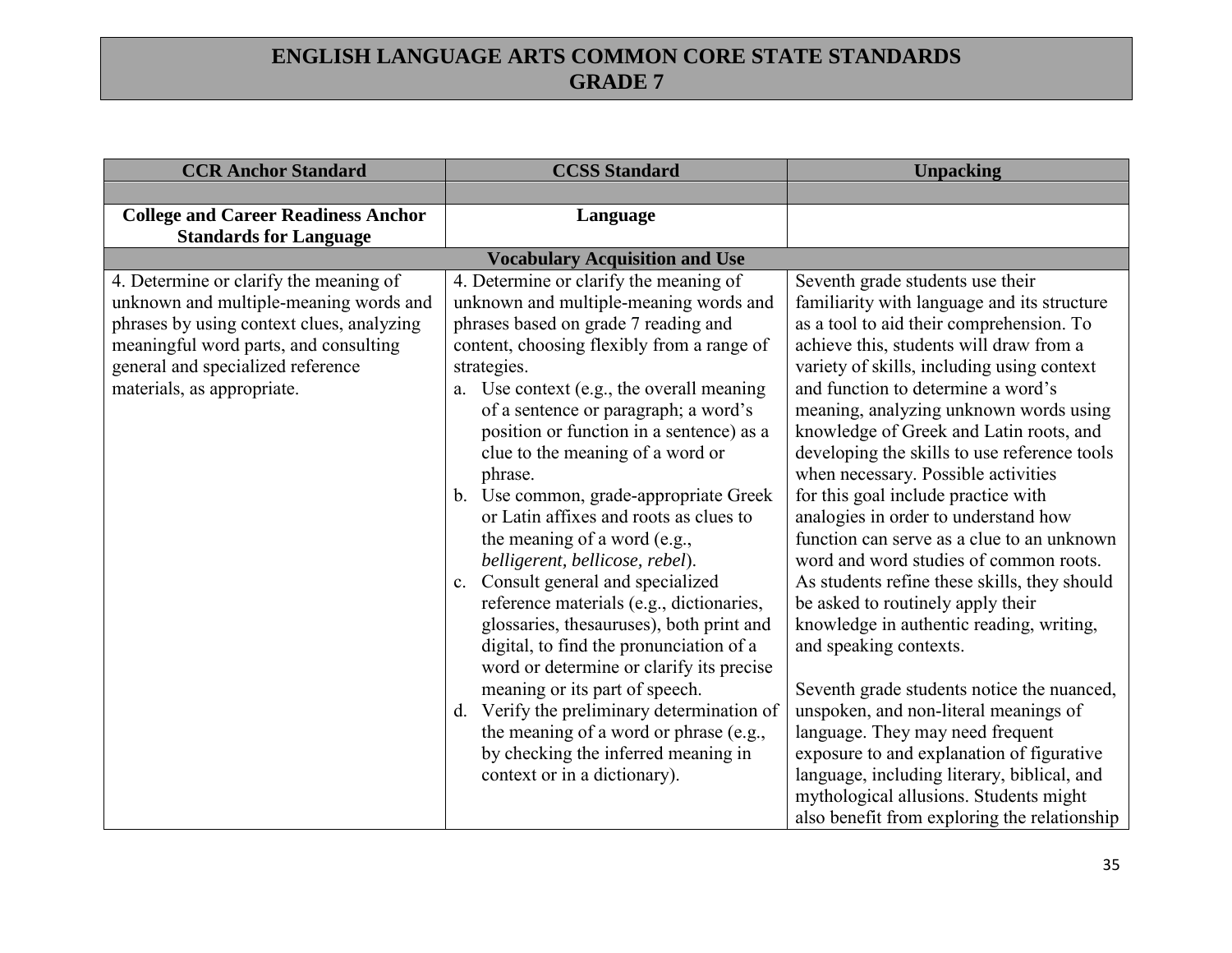| 5. Demonstrate understanding of word                                   | 5. Demonstrate understanding of figurative        | between words, particularly                                                    |
|------------------------------------------------------------------------|---------------------------------------------------|--------------------------------------------------------------------------------|
| relationships and nuances in word                                      | language, word relationships, and nuances         | synonyms/antonyms and analogies as well                                        |
| meanings.                                                              | in word meanings.                                 | as word associations compared to their                                         |
|                                                                        | a. Interpret figures of speech (e.g., literary,   | definitions. They might use a thesaurus or                                     |
|                                                                        | biblical, and mythological allusions) in          | dictionary to assist them in this work.                                        |
|                                                                        | context.                                          |                                                                                |
|                                                                        | Use the relationship between particular<br>b.     | General academic words are more likely to                                      |
|                                                                        | words (e.g., synonym/antonym,                     | appear in written text than in speech. They                                    |
|                                                                        | analogy) to better understand each of             | often represent subtle or precise ways to                                      |
|                                                                        | the words.                                        | say relatively simple things (saunter                                          |
|                                                                        | Distinguish among the connotations<br>c.          | instead of walk), they are highly                                              |
|                                                                        | (associations) of words with similar              | transferable. Domain-specific words are                                        |
|                                                                        | denotations (definitions) (e.g., <i>refined</i> , | specific to a domain or field of study.                                        |
|                                                                        | respectful, polite, diplomatic,                   | Because of their specificity and close ties                                    |
|                                                                        | condescending).                                   | to content knowledge, they are more                                            |
| 6. Acquire and use accurately a range of                               | 6. Acquire and use accurately grade-              | common in informational text.                                                  |
| general academic and domain-specific                                   | appropriate general academic and domain-          | (CCSS, Appendix A, pg. 33)                                                     |
| words and phrases sufficient for reading,                              | specific words and phrases; gather                |                                                                                |
| writing, speaking, and listening at the                                | vocabulary knowledge when considering a           | To be successful, seventh grade students                                       |
| college and career readiness level;                                    | word or phrase important to                       | will effectively understand and apply<br>conversational, academic, and domain- |
| demonstrate independence in gathering                                  | comprehension or expression.                      | specific vocabulary. A language-rich                                           |
| vocabulary knowledge when encountering<br>an unknown term important to |                                                   | classroom may incorporate these words                                          |
| comprehension or expression.                                           |                                                   | and phrases in a variety of ways. For                                          |
|                                                                        |                                                   | example, students may focus on acquiring                                       |
|                                                                        |                                                   | varied conversational vocabulary as they                                       |
|                                                                        |                                                   | participate in cooperative learning groups                                     |
|                                                                        |                                                   | and the editing of their own writing.                                          |
|                                                                        |                                                   | Academic vocabulary may be taught and                                          |
|                                                                        |                                                   | modeled through classroom assignments.                                         |
|                                                                        |                                                   | For instance, students may require practice                                    |
|                                                                        |                                                   | with the process of analyzing. Work like                                       |
|                                                                        |                                                   | this may include the "breaking down" of a                                      |